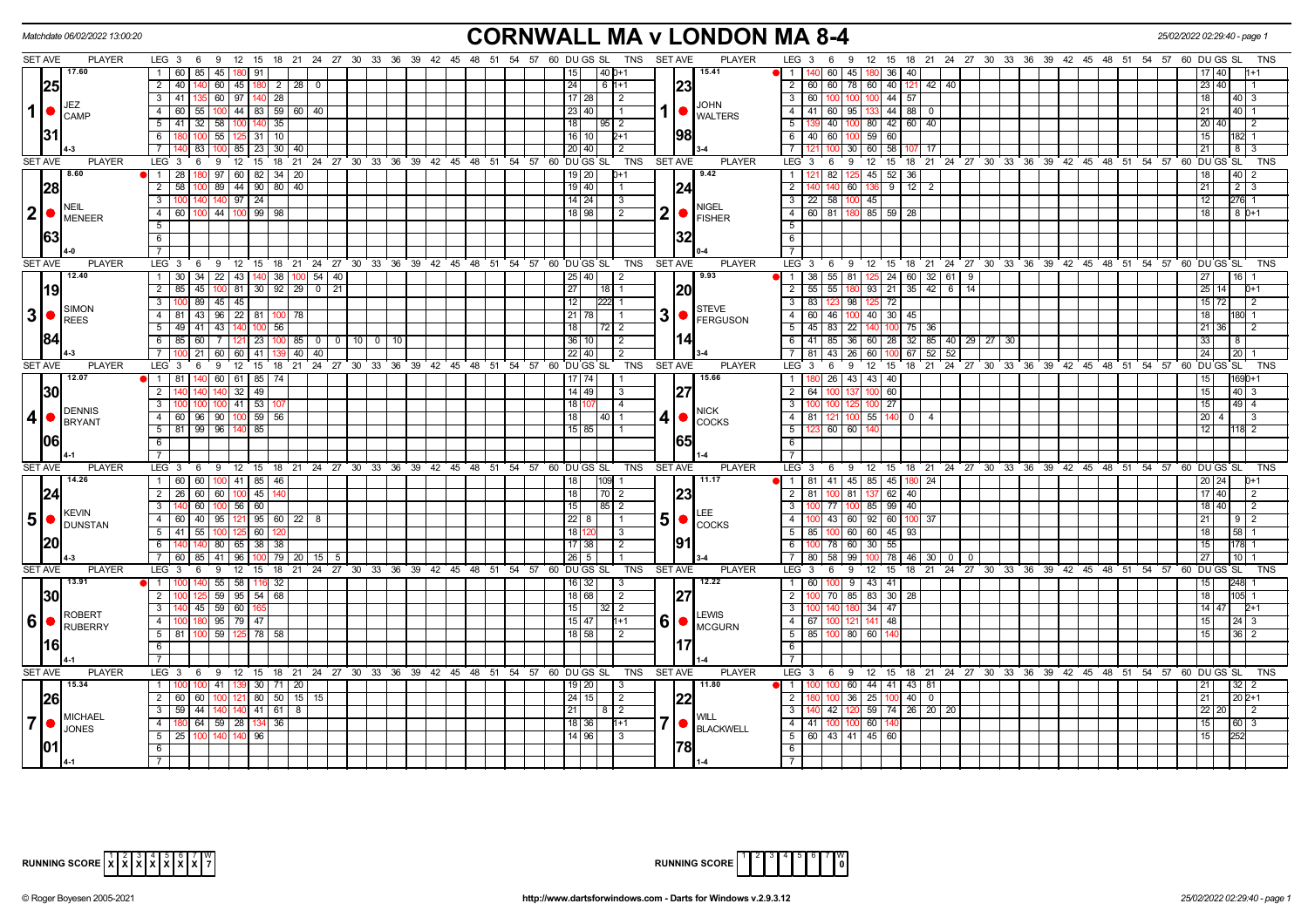|                | <b>CORNWALL MA v LONDON MA 8-4</b><br>Matchdate 06/02/2022 13:00:20<br>25/02/2022 02:29:47 - page 2<br>SET AVE<br>$LEG_36$<br>12 15 18 21 24 27 30 33 36 39 42 45 48 51 54 57 60 DUGS SL<br><b>TNS</b><br><b>SET AVE</b><br>LEG <sub>3</sub><br>12 15 18 21 24 27 30 33 36 39 42 45 48 51 54 57 60 DUGS SL<br><b>TNS</b><br>- 9<br>6<br>-9 |                                                                                  |  |                                        |         |                          |                  |              |                              |     |         |                                                            |  |  |  |  |                        |  |  |                 |                      |                   |                |                |                |                              |                          |                           |                      |                 |                               |                   |             |                 |                |  |  |                                     |  |                                                         |                   |                |                     |                 |                         |            |
|----------------|--------------------------------------------------------------------------------------------------------------------------------------------------------------------------------------------------------------------------------------------------------------------------------------------------------------------------------------------|----------------------------------------------------------------------------------|--|----------------------------------------|---------|--------------------------|------------------|--------------|------------------------------|-----|---------|------------------------------------------------------------|--|--|--|--|------------------------|--|--|-----------------|----------------------|-------------------|----------------|----------------|----------------|------------------------------|--------------------------|---------------------------|----------------------|-----------------|-------------------------------|-------------------|-------------|-----------------|----------------|--|--|-------------------------------------|--|---------------------------------------------------------|-------------------|----------------|---------------------|-----------------|-------------------------|------------|
|                |                                                                                                                                                                                                                                                                                                                                            | <b>PLAYER</b>                                                                    |  |                                        |         |                          |                  |              |                              |     |         |                                                            |  |  |  |  |                        |  |  |                 |                      |                   |                |                |                |                              | <b>PLAYER</b>            |                           |                      |                 |                               |                   |             |                 |                |  |  |                                     |  |                                                         |                   |                |                     |                 |                         |            |
|                |                                                                                                                                                                                                                                                                                                                                            | 16.22                                                                            |  | 40                                     |         | 60 43                    |                  |              | 88<br>97 I                   |     |         |                                                            |  |  |  |  |                        |  |  |                 |                      | 38                |                |                |                | 18.34                        |                          |                           | 15 <sup>1</sup>      | 60              |                               |                   | 44          |                 |                |  |  |                                     |  |                                                         |                   |                |                     |                 |                         |            |
|                | 27                                                                                                                                                                                                                                                                                                                                         |                                                                                  |  | 2<br>85                                |         |                          |                  | 66 I         |                              |     |         |                                                            |  |  |  |  |                        |  |  |                 | 1511                 |                   | -3             |                | 27             |                              |                          | $\overline{2}$            | 41                   |                 | 58                            | 85                |             |                 |                |  |  |                                     |  |                                                         |                   |                |                     |                 | $201+1$                 |            |
|                |                                                                                                                                                                                                                                                                                                                                            |                                                                                  |  | 50<br>$\mathbf{3}$                     |         | $\overline{60}$<br>-60 I |                  |              | 180 60 51 40                 |     |         |                                                            |  |  |  |  |                        |  |  |                 | 19 40                |                   | $D+1$          |                |                |                              |                          | $\overline{\phantom{a}3}$ |                      | 60   41         |                               |                   | $125$ 45 44 |                 |                |  |  |                                     |  |                                                         |                   |                |                     | 86              |                         |            |
|                |                                                                                                                                                                                                                                                                                                                                            | SIMON<br>$\vert 8 \vert$ $\bullet$ $\vert_{\text{\tiny KNOWLES}}$                |  | 4<br>60                                |         | 60                       |                  |              |                              |     |         |                                                            |  |  |  |  |                        |  |  | 15              |                      | 60                | $\sqrt{2}$     | 8 <sup>1</sup> |                |                              | <b>STEVEN</b><br>BEASLEY | $\overline{4}$            |                      |                 | 96                            | 43 130            |             | 32              |                |  |  |                                     |  |                                                         |                   |                |                     | 32              |                         |            |
|                |                                                                                                                                                                                                                                                                                                                                            |                                                                                  |  | 5 45 60 95                             |         |                          |                  |              | 100 177 24                   |     |         |                                                            |  |  |  |  |                        |  |  |                 | $\overline{18}$   24 |                   | $11+1$         |                |                |                              |                          | 5                         |                      |                 | 34   77   60   60             |                   |             |                 |                |  |  |                                     |  |                                                         |                   |                | 15                  |                 |                         |            |
|                | <b>36</b>                                                                                                                                                                                                                                                                                                                                  |                                                                                  |  | 60<br>6                                |         |                          |                  | 43 I         | $100$ 23                     |     |         |                                                            |  |  |  |  |                        |  |  | 18 I            |                      | 35                |                |                | 38             |                              |                          |                           | 59 <sup>1</sup>      | $\overline{58}$ |                               |                   | 41   41     | 97   25         |                |  |  |                                     |  |                                                         |                   |                |                     | 25              |                         |            |
|                |                                                                                                                                                                                                                                                                                                                                            |                                                                                  |  |                                        | 41      | 60                       |                  | 95 60        |                              |     |         |                                                            |  |  |  |  |                        |  |  | 15              |                      | 145               |                |                |                |                              |                          |                           |                      |                 | 36                            |                   | 64          |                 |                |  |  |                                     |  |                                                         |                   |                | 14 64               |                 |                         |            |
|                | <b>SET AVE</b>                                                                                                                                                                                                                                                                                                                             | <b>PLAYER</b>                                                                    |  | LEG <sub>3</sub>                       |         | -9                       |                  | 12           | 15<br>18                     |     |         | 21 24 27 30 33 36 39                                       |  |  |  |  | $42 \quad 45 \quad 48$ |  |  |                 | 51 54 57 60 DUGS SL  |                   | <b>TNS</b>     |                | <b>SET AVE</b> |                              | <b>PLAYER</b>            |                           | LEG <sub>3</sub>     | -6              | -9                            | 12                | 15          | 18              |                |  |  | $21$ 24 27 30 33 36 39 42 45 48 51  |  |                                                         | 54 57 60 DU GS SL |                |                     |                 |                         | <b>TNS</b> |
|                |                                                                                                                                                                                                                                                                                                                                            | 11.60                                                                            |  | - 1 - I                                | 60      | 28                       |                  |              | $100$ 57                     |     |         |                                                            |  |  |  |  |                        |  |  | 18              |                      | 56 3              |                |                |                | 14.66                        |                          |                           |                      |                 |                               | 56                | 92          | 12              | $\overline{4}$ |  |  |                                     |  |                                                         |                   |                | $20 \mid 4$         |                 |                         |            |
|                | 27                                                                                                                                                                                                                                                                                                                                         |                                                                                  |  | $\overline{2}$                         |         |                          |                  | $57$ 48      |                              |     |         |                                                            |  |  |  |  |                        |  |  | 15 <sup>1</sup> |                      | $16$ 3            |                |                | 29             |                              |                          | $\overline{2}$            |                      |                 |                               | 82 58             |             |                 |                |  |  |                                     |  |                                                         |                   |                | $15 \ 58$           |                 | 3                       |            |
|                |                                                                                                                                                                                                                                                                                                                                            |                                                                                  |  | $\mathbf{3}$<br>45                     |         | 59                       | 81               |              |                              |     |         |                                                            |  |  |  |  |                        |  |  | 12              |                      | 216               |                |                |                |                              |                          | 3                         |                      |                 | 81                            |                   | 55          |                 |                |  |  |                                     |  |                                                         |                   |                | 55                  |                 | $\mathcal{R}$           |            |
| 9 <sup>1</sup> | $\bullet$                                                                                                                                                                                                                                                                                                                                  | GARETH<br><b>GRIFFITHS</b>                                                       |  | $\overline{4}$                         |         |                          | $100$ 81 40      |              |                              |     |         |                                                            |  |  |  |  |                        |  |  |                 | 15 40 1              |                   | $\overline{3}$ | 9 <sup>1</sup> |                | <b>HOLT</b>                  | <b>CHRISTOPHER</b>       |                           | $4 \mid 44 \mid$     |                 | 60 140                        | 60                |             |                 |                |  |  |                                     |  |                                                         |                   |                | 12                  | 197             |                         |            |
|                |                                                                                                                                                                                                                                                                                                                                            |                                                                                  |  | $5 \mid 81$                            |         |                          | 60 60 41 97      |              |                              |     |         |                                                            |  |  |  |  |                        |  |  | 15              |                      |                   |                |                |                |                              |                          | 5 <sup>5</sup>            |                      | 60 60           |                               |                   | 180 29      | 32              |                |  |  |                                     |  |                                                         |                   |                | 32                  |                 | 1+1                     |            |
|                | 40                                                                                                                                                                                                                                                                                                                                         |                                                                                  |  | 6                                      |         |                          |                  |              |                              |     |         |                                                            |  |  |  |  |                        |  |  |                 |                      |                   |                |                | 159            |                              |                          | 6                         |                      |                 |                               |                   |             |                 |                |  |  |                                     |  |                                                         |                   |                |                     |                 |                         |            |
|                |                                                                                                                                                                                                                                                                                                                                            |                                                                                  |  |                                        |         |                          |                  |              |                              |     |         |                                                            |  |  |  |  |                        |  |  |                 |                      |                   |                |                |                |                              |                          |                           |                      |                 |                               |                   |             |                 |                |  |  |                                     |  |                                                         |                   |                |                     |                 |                         |            |
|                | <b>SET AVE</b>                                                                                                                                                                                                                                                                                                                             | <b>PLAYER</b>                                                                    |  | LEG <sub>3</sub>                       |         | -9                       |                  | 12 15        |                              | 18  |         | 21 24 27 30 33 36 39 42 45 48 51 54 57 60 DUGS SL          |  |  |  |  |                        |  |  |                 |                      |                   | <b>TNS</b>     |                | <b>SET AVE</b> |                              | <b>PLAYER</b>            |                           | LEG 3                |                 | -9                            | $12 \overline{ }$ | 15          |                 |                |  |  |                                     |  | 18 21 24 27 30 33 36 39 42 45 48 51 54 57 60 DUGS SL    |                   |                |                     |                 |                         | <b>TNS</b> |
|                |                                                                                                                                                                                                                                                                                                                                            | 7.65                                                                             |  |                                        | 81      |                          |                  |              | $95 \mid 60 \mid 92 \mid 32$ |     |         |                                                            |  |  |  |  |                        |  |  |                 | 20 32 1              |                   |                |                |                | 9.65                         |                          |                           | 22                   | 26 <sub>1</sub> | 60                            |                   | $24$ 45 41  |                 |                |  |  |                                     |  |                                                         |                   |                | 18                  | 283             |                         |            |
|                | 25                                                                                                                                                                                                                                                                                                                                         |                                                                                  |  | $\overline{2}$                         | 81      |                          |                  | $80$ 68      |                              |     |         |                                                            |  |  |  |  |                        |  |  | 15              |                      | $32$   2          |                |                | 124            |                              |                          | $\overline{2}$            | 85                   | 83              |                               | 100 61            |             | 32              |                |  |  |                                     |  |                                                         |                   |                | $18$ 32             |                 | 2                       |            |
|                |                                                                                                                                                                                                                                                                                                                                            | <b>MATT</b>                                                                      |  | -3 I                                   | 96 60 1 |                          | 1001             |              | 45 44 100 16                 |     |         |                                                            |  |  |  |  |                        |  |  | 211             |                      | 40 2              |                |                |                |                              | <b>GRAHAM</b>            | $\overline{3}$            |                      | 66              |                               |                   |             | 83 140 80 16 16 |                |  |  |                                     |  |                                                         |                   |                | 19   16             |                 |                         |            |
| $10 -$         |                                                                                                                                                                                                                                                                                                                                            | <b>KNOWLES</b>                                                                   |  | $4$ 81                                 |         |                          |                  |              | 96 93 61 60 74               |     |         |                                                            |  |  |  |  |                        |  |  | 18              |                      | 36                |                |                | <b>a</b>       |                              | <b>RACKSTRAW</b>         | $-4$                      | 45                   | 85              | 100                           |                   | $100$ 57    | 58 56           |                |  |  |                                     |  |                                                         |                   |                | 20 56               |                 |                         |            |
|                |                                                                                                                                                                                                                                                                                                                                            |                                                                                  |  | $5$ 43 125 44 59 100                   |         |                          |                  |              |                              |     |         |                                                            |  |  |  |  |                        |  |  | 15 <sub>1</sub> |                      | $130\overline{2}$ |                |                |                |                              |                          |                           | 5   64   95   180    |                 |                               | 105 57            |             |                 |                |  |  |                                     |  |                                                         |                   |                | $15 \overline{)57}$ |                 | $+1$                    |            |
|                | <b>47</b>                                                                                                                                                                                                                                                                                                                                  |                                                                                  |  | 6                                      |         |                          |                  |              |                              |     |         |                                                            |  |  |  |  |                        |  |  |                 |                      |                   |                |                | 69             |                              |                          | 6                         |                      |                 |                               |                   |             |                 |                |  |  |                                     |  |                                                         |                   |                |                     |                 |                         |            |
|                |                                                                                                                                                                                                                                                                                                                                            |                                                                                  |  |                                        |         |                          |                  |              |                              |     |         |                                                            |  |  |  |  |                        |  |  |                 |                      |                   |                |                |                |                              |                          |                           |                      |                 |                               |                   |             |                 |                |  |  |                                     |  |                                                         |                   |                |                     |                 |                         |            |
|                | <b>SET AVE</b>                                                                                                                                                                                                                                                                                                                             | <b>PLAYER</b>                                                                    |  | LEG <sub>3</sub>                       | - 6     | - 9                      |                  | 12           | 15                           |     |         | 18 21 24 27 30 33 36 39                                    |  |  |  |  | $42 \t 45 \t 48$       |  |  |                 | 51 54 57 60 DU GS SL |                   | <b>TNS</b>     |                | <b>SET AVE</b> |                              | <b>PLAYER</b>            |                           | $LEG_3$              | -6              | 9                             | 12                | 15          |                 |                |  |  | 18 21 24 27 30 33 36 39 42 45 48 51 |  |                                                         | 54                | 57 60 DU GS SL |                     |                 |                         | <b>TNS</b> |
|                |                                                                                                                                                                                                                                                                                                                                            | 6.16                                                                             |  | 1 30                                   |         | 45   26                  |                  |              | 78   85   22   30            |     |         |                                                            |  |  |  |  |                        |  |  |                 |                      | 185               |                |                |                | 9.79                         |                          |                           |                      |                 | 76   26   76                  |                   | 100 59 1    | 23              | 105   36       |  |  |                                     |  |                                                         |                   |                | 23 36               |                 |                         |            |
|                | 23                                                                                                                                                                                                                                                                                                                                         |                                                                                  |  | $2 \mid 41$                            |         |                          |                  |              | 46   43   85   121   60   85 |     |         |                                                            |  |  |  |  |                        |  |  | 21              |                      | 20                |                |                | I26l           |                              |                          | 2                         |                      | 60 57           |                               |                   |             | 100 83 69 32    |                |  |  |                                     |  |                                                         |                   |                | 20 32               |                 | $\overline{2}$          |            |
|                |                                                                                                                                                                                                                                                                                                                                            | KEVIN                                                                            |  | 3 <sup>1</sup>                         |         |                          | 40 85 134 121 35 |              |                              |     |         |                                                            |  |  |  |  |                        |  |  | l 15 l          |                      | 86 2              |                |                |                | <b>BEN</b>                   |                          | $\overline{\mathbf{3}}$   |                      |                 | 60   96   134   100   71   40 |                   |             |                 |                |  |  |                                     |  |                                                         |                   |                | 18 40               |                 | $\overline{2}$          |            |
|                |                                                                                                                                                                                                                                                                                                                                            | $11 \bullet \qquad \qquad \text{BRAY}$                                           |  | $\overline{4}$                         |         |                          | 140 57 55 99     |              |                              |     |         |                                                            |  |  |  |  |                        |  |  | 15              |                      | 50 2              |                |                |                | <b>WEST</b>                  |                          | $\overline{4}$            |                      | 100             | 140 97 64                     |                   |             |                 |                |  |  |                                     |  |                                                         |                   |                | 15 64               |                 | $\mathcal{R}$           |            |
|                |                                                                                                                                                                                                                                                                                                                                            |                                                                                  |  | 5                                      |         |                          |                  |              |                              |     |         |                                                            |  |  |  |  |                        |  |  |                 |                      |                   |                |                |                |                              |                          | 5                         |                      |                 |                               |                   |             |                 |                |  |  |                                     |  |                                                         |                   |                |                     |                 |                         |            |
|                | 110I                                                                                                                                                                                                                                                                                                                                       |                                                                                  |  | 6                                      |         |                          |                  |              |                              |     |         |                                                            |  |  |  |  |                        |  |  |                 |                      |                   |                |                | 137            |                              |                          | 6                         |                      |                 |                               |                   |             |                 |                |  |  |                                     |  |                                                         |                   |                |                     |                 |                         |            |
|                |                                                                                                                                                                                                                                                                                                                                            |                                                                                  |  | $\overline{7}$                         |         |                          |                  |              |                              |     |         |                                                            |  |  |  |  |                        |  |  |                 |                      |                   |                |                |                |                              |                          | $\overline{7}$            |                      |                 |                               |                   |             |                 |                |  |  |                                     |  |                                                         |                   |                |                     |                 |                         |            |
|                | <b>SET AVE</b>                                                                                                                                                                                                                                                                                                                             | <b>PLAYER</b>                                                                    |  | LEG <sub>3</sub>                       | - 6     | - 9                      |                  |              |                              |     |         | 12 15 18 21 24 27 30 33 36 39 42 45 48 51 54 57 60 DUGS SL |  |  |  |  |                        |  |  |                 |                      |                   | TNS            |                | SET AVE        |                              | <b>PLAYER</b>            |                           | LEG <sup>3</sup>     | -6              | - 9                           | 12                |             |                 |                |  |  |                                     |  | 15 18 21 24 27 30 33 36 39 42 45 48 51 54 57 60 DUGS SL |                   |                |                     |                 |                         | <b>TNS</b> |
|                |                                                                                                                                                                                                                                                                                                                                            | 14.86                                                                            |  | <b>1</b> 26                            | 85      |                          |                  | $30 \mid 60$ |                              | 100 | 10   10 |                                                            |  |  |  |  |                        |  |  |                 | 23   10              |                   |                |                |                | 12.50                        |                          |                           |                      | 45              |                               |                   | 41          | 58 78           |                |  |  |                                     |  |                                                         |                   |                |                     | 34 <sup>1</sup> |                         |            |
|                | 24                                                                                                                                                                                                                                                                                                                                         |                                                                                  |  | 2                                      |         |                          | 60 50 41 140 85  |              |                              |     |         |                                                            |  |  |  |  |                        |  |  | 15              |                      | 125  1            |                |                | 24             |                              |                          | 2 <sup>1</sup>            |                      | 40              | 125                           | 125 71            |             | 40              |                |  |  |                                     |  |                                                         |                   |                | 17 40               |                 | $\overline{\mathbf{3}}$ |            |
|                |                                                                                                                                                                                                                                                                                                                                            |                                                                                  |  | 3                                      | 30      |                          |                  | 41   40      |                              |     |         |                                                            |  |  |  |  |                        |  |  |                 | 18 1                 |                   | $2+1$          |                |                | <b>MATT</b>                  |                          | $\mathbf{3}$              |                      |                 | 43                            | 40 l              |             |                 |                |  |  |                                     |  |                                                         |                   |                | 15                  |                 | 18I 3                   |            |
|                |                                                                                                                                                                                                                                                                                                                                            | $\mathbf{12} \bullet \left  \underset{\text{COPPLESTONE}}{\text{DAVID}} \right $ |  | 4 45 59                                |         |                          |                  |              | 60   60   60                 |     |         |                                                            |  |  |  |  |                        |  |  | 18 <sup>1</sup> |                      | 82 1              |                |                |                | $12 \bullet  _{\text{WOOD}}$ |                          | 4 I                       | 60                   |                 | 85   85   97   54   20        |                   |             |                 |                |  |  |                                     |  |                                                         |                   |                | 20 20               |                 |                         |            |
|                |                                                                                                                                                                                                                                                                                                                                            |                                                                                  |  | 5 60 40 60                             |         |                          |                  |              | 180 95 48 14 4               |     |         |                                                            |  |  |  |  |                        |  |  |                 | 22   4               |                   | $D+1$          |                |                |                              |                          | -5 I                      | 95                   |                 | 85 60 60 45 60 56             |                   |             |                 |                |  |  |                                     |  |                                                         |                   |                | 21                  | 40              |                         |            |
|                | 19                                                                                                                                                                                                                                                                                                                                         |                                                                                  |  | 6                                      |         |                          | 44 60 60 85      |              |                              |     |         |                                                            |  |  |  |  |                        |  |  | 15              |                      | 131               |                |                | 38             |                              |                          | 6                         | 36                   |                 |                               | $95$ 98           |             | 72              |                |  |  |                                     |  |                                                         |                   |                | 18 72               |                 |                         |            |
|                |                                                                                                                                                                                                                                                                                                                                            |                                                                                  |  | 7   59   81   81   100   140   20   20 |         |                          |                  |              |                              |     |         |                                                            |  |  |  |  |                        |  |  |                 | 20 20                |                   | 2              |                |                |                              |                          |                           | 7 60 60 100 45 41 50 |                 |                               |                   |             |                 |                |  |  |                                     |  |                                                         |                   |                | 18                  | 145             |                         |            |

| OP:                                                 | OP:                                                      |
|-----------------------------------------------------|----------------------------------------------------------|
| rt Ruberry 30.16                                    | Christopher Holt 29.59                                   |
| RUNNING SCORE X X X X X X X X<br>.<br><b>IAI 01</b> | 1 1 Z N<br><b>RUNNING SCORE</b><br>, , , , ,<br>^'^<br>. |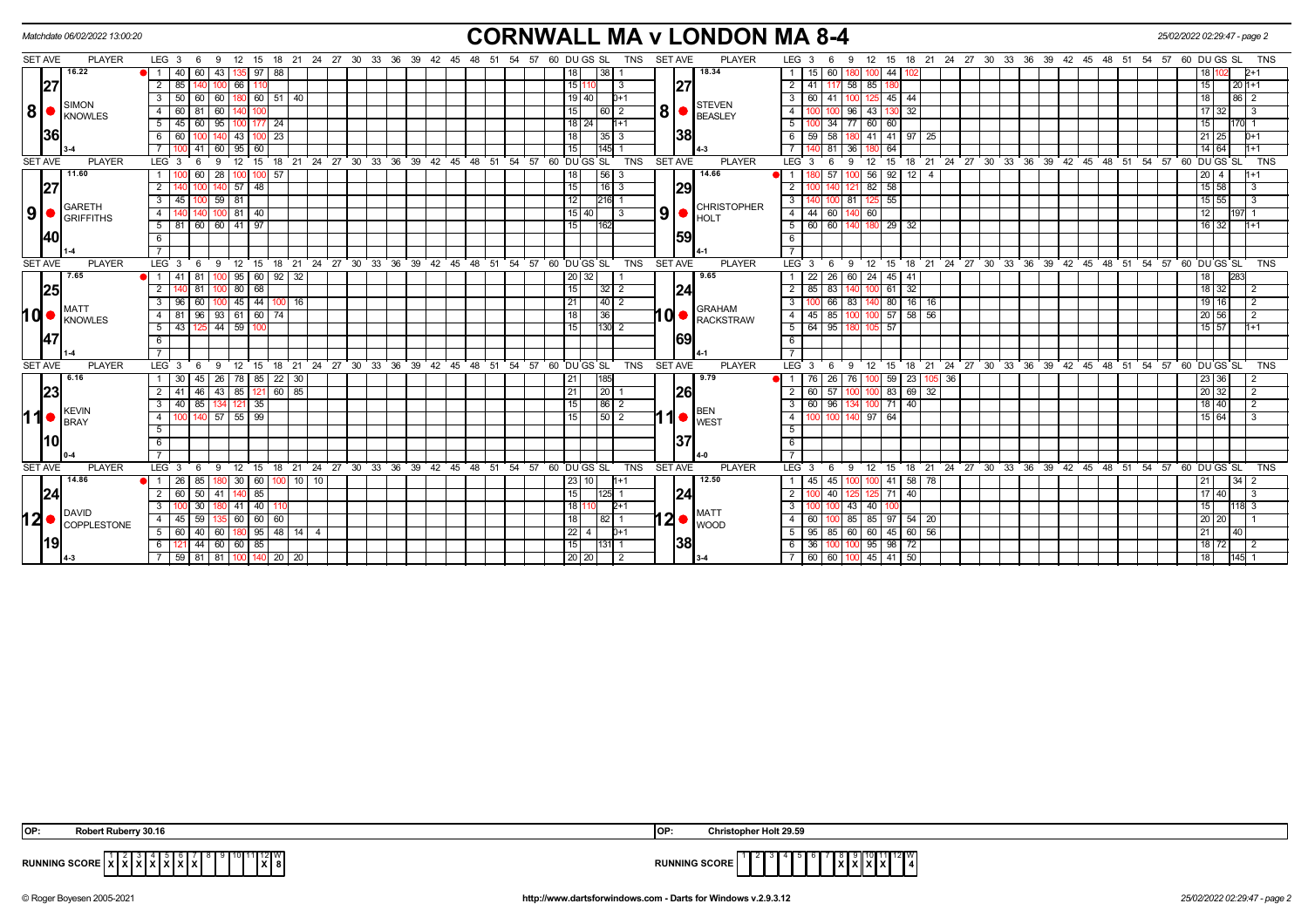| <b>CORNWALL MA</b>      |     |              |             |       |                   |            |             |            |      |     |             | <b>LONDON MA</b>      |     |             |             |            |             |            |             |            |      |     |                   |
|-------------------------|-----|--------------|-------------|-------|-------------------|------------|-------------|------------|------|-----|-------------|-----------------------|-----|-------------|-------------|------------|-------------|------------|-------------|------------|------|-----|-------------------|
| <b>PLAYER</b>           | W/L | <b>ILWON</b> | <b>LOST</b> | AVE   | <b>TAVE</b>       | <b>PTS</b> | <b>DRTS</b> | <b>TON</b> | TON+ | 180 | <b>TONS</b> | <b>IPLAYER</b>        | W/L | <b>LWON</b> | <b>LOST</b> | <b>AVE</b> | <b>TAVE</b> | <b>PTS</b> | <b>DRTS</b> | <b>TON</b> | TON+ | 180 | <b>TONS</b>       |
| Jez Camp                |     |              |             | 25.31 | 17.60             | 3366       | 133         |            |      |     | $10+3$      | John Walters          |     |             |             | 23.98      | 15.41       | 3237       | 135         |            |      |     | $12+1$            |
| Neil Meneer             |     |              |             | 28.63 | 8.60              | 2004       |             |            |      |     | $6+1$       | Nigel Fisher          |     |             |             | 24.32      | 9.42        | 1678       |             |            |      |     | $6+1$             |
| <b>Simon Rees</b>       |     |              |             | 19.84 | 12.40             | 3195       | 161         |            |      |     |             | Steve Ferguson        |     |             |             | 20.14      | 9.93        | 3283       | 63          |            |      |     | $7 + 1$           |
| Dennis Bryant           |     |              |             | 30.06 | 12.07             | 2465       | -82         |            |      |     |             | Nick Cocks            |     |             |             | 27.65      | 15.66       | 2129       | --          | 10         |      |     | $12+1$            |
| <b>Kevin Dunstan</b>    |     |              |             | 24.20 | 14.26             | 3243       | 134         |            |      |     |             | Lee Cocks             |     |             |             | 23.91      | 11.17       | 3252       | 136         |            |      |     | $9+1$             |
| <b>Robert Ruberry</b>   |     |              |             | 30.16 | 13.9 <sup>°</sup> | 2473       | 82          |            |      |     | $10 +$      | Lewis McGurn          |     |             |             | 27.17      | 12.22       | 2092       | 77          |            |      |     | $9+1$             |
| Michael Jones           |     |              |             | 26.01 | 15.34             | 2497       | 96          |            |      |     | $11 +$      | <b>Will Blackwell</b> |     |             |             | 22.78      | 11.80       | 2141       | 94          |            |      |     | $9+1$             |
| Simon Knowles           |     |              |             | 27.36 | 16.22             | 3229       | 118         |            |      |     | $11+2$      | l Steven Beaslev      | W   |             |             | 27.38      | 18.34       | 3231       | 118         |            |      |     | $10 + 4$          |
| <b>Gareth Griffiths</b> |     |              |             | 27.40 | 11.60             | 2055       | 75          |            |      |     |             | Christopher Holt      | W   |             |             | 29.59      | 14.66       | 2308       | 78          |            |      |     | $9+2$             |
| <b>Matt Knowles</b>     |     |              |             | 25.47 | 7.65              | 2267       | 89          |            |      |     |             | I Graham Rackstraw    | W   |             |             | 24.69      | 9.65        | 2222       |             |            |      |     | $7+1$             |
| Kevin Bray              |     |              |             | 23.10 | 6.16              | 1663       | 72          |            |      |     |             | l Ben West            | W   |             |             | 26.37      | 9.79        | 2004       | 76          |            |      |     |                   |
| David Copplestone       |     |              |             | 24.19 | 14.86             | 3169       | 131         |            |      |     | $8 + 3$     | Matt Wood             |     |             |             | 24.38      | 12.50       | 3170       | 130         | 12         |      |     | $12 \overline{ }$ |
| <b>TOTALS</b>           |     | 37           |             | 25.44 | 0.00              | 31626      | 1243        |            |      |     | $111+11$    | <b>TOTALS</b>         |     | 31          |             | 24.74      | 0.00        | 30747      | 1243        | 92         | 19   |     | $111+14$          |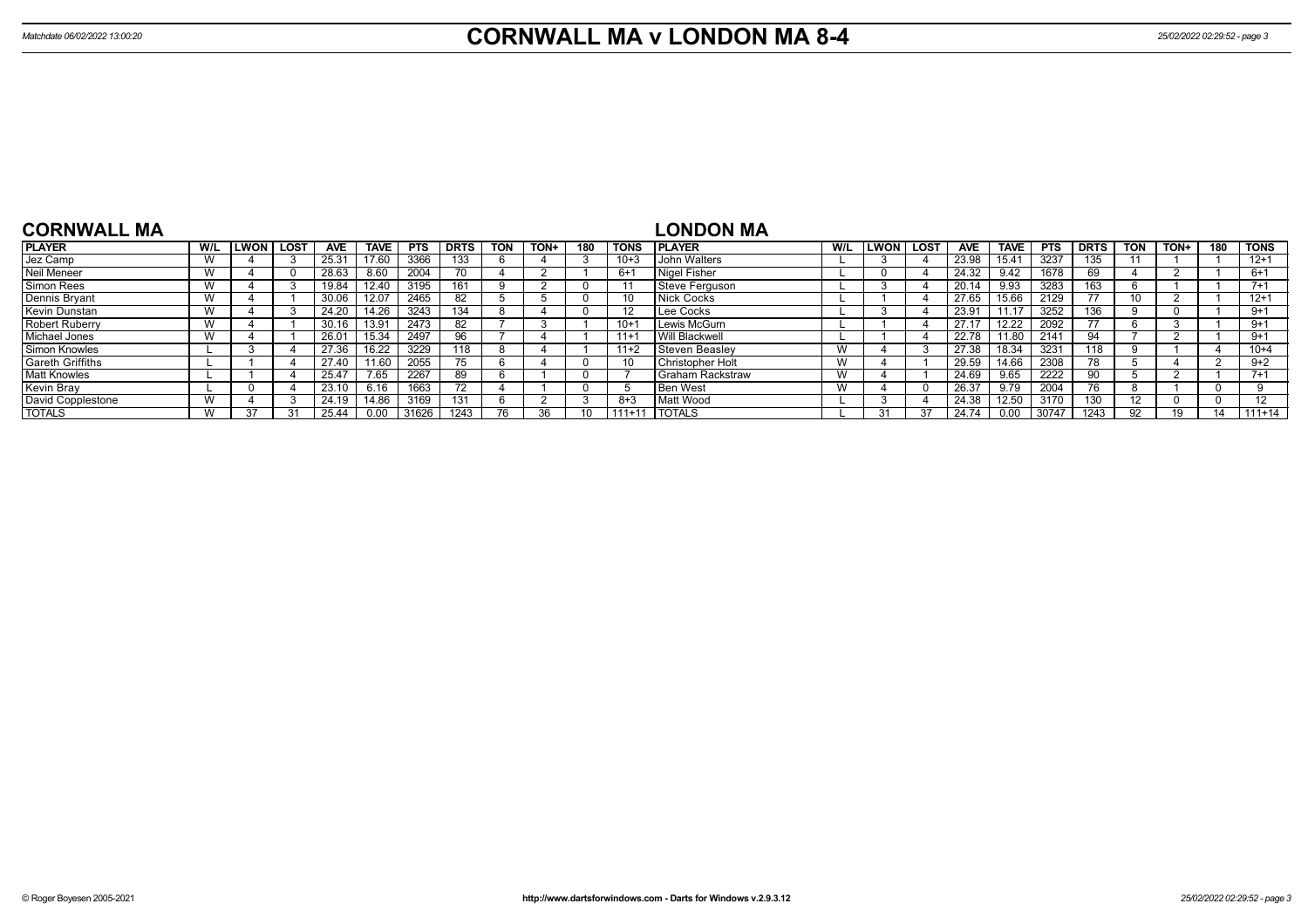|                | Matchdate 05/02/2022 13:01:49                        |                                                                                            | <b>CORNWALL MB v LONDON MB 2-10</b>                                                                   |                                                                                          | 25/02/2022 02:30:24 - page 1      |
|----------------|------------------------------------------------------|--------------------------------------------------------------------------------------------|-------------------------------------------------------------------------------------------------------|------------------------------------------------------------------------------------------|-----------------------------------|
|                | <b>SET AVE</b><br><b>PLAYER</b>                      | LEG 3 6 9 12 15 18 21 24 27 30 33 36 39 42 45 48 51 54 57 60 DUGS SL                       | TNS SET AVE<br><b>PLAYER</b>                                                                          | $LEG_3 6$<br>12 15 18 21 24 27 30 33 36 39 42 45 48 51 54 57 60 DUGS SL<br>9             |                                   |
|                | 15.60                                                | 45   45   81   76   58   88  <br>-4                                                        | 6.52<br> 24 <br> 4                                                                                    | 1   34   70   40   60   46   135   98   0   18                                           | 26 18                             |
|                | 21                                                   | 85   81   100   60   43   77   25<br>$\overline{2}$                                        | 22<br>21<br>30<br>$\overline{2}$                                                                      | $96 \mid 43 \mid 55 \mid 137 \mid 96 \mid 54 \mid 20$                                    | 19 20                             |
|                |                                                      | 55 60 13 60 41 36 100<br>$\overline{\mathbf{3}}$                                           | 24 <br> 16 2<br>$\overline{\mathbf{3}}$                                                               | 44   45   95   60   55   76   70   24   32                                               | 26 32                             |
|                | NIGEL<br>$1$ $\bullet$<br>COOMBE                     | $68$ 60 30 140 81 94 28<br>$\overline{4}$                                                  | <b>STEVE</b><br>$1  \bullet  $ FERGUSON<br>20 28<br>$\overline{4}$                                    | 45 41 58 45 180 42                                                                       | 18<br>$90D+1$                     |
|                |                                                      | 43 85 60 60 55<br>5                                                                        | 5<br> 15 <br>198                                                                                      | 100 85 96 60 60 100                                                                      | $1710$                            |
|                | 170I                                                 | 6                                                                                          | 1781<br>6                                                                                             |                                                                                          |                                   |
|                |                                                      | $\overline{7}$                                                                             | $\overline{7}$                                                                                        |                                                                                          |                                   |
|                | <b>SET AVE</b><br><b>PLAYER</b>                      | LEG <sup>3</sup><br>6 9 12 15 18 21 24 27 30 33 36 39 42 45 48 51 54 57 60 DUGS SL         | TNS<br><b>SET AVE</b><br><b>PLAYER</b>                                                                | LEG 3<br>6 9 12 15 18 21 24 27 30 33 36 39 42 45 48 51 54 57 60 DUGS SL                  | TNS                               |
|                | 15.90                                                | 1 41 48 81 45 140 30 24 84                                                                 | 11.31<br>8<br>$\overline{1}$<br> 24                                                                   | 41 60 60 81 47 66 106 40                                                                 | 22   40                           |
|                | 23                                                   | 43 100 28 98 10<br>$\overline{2}$<br>82                                                    | 21<br> 40 2<br>$\overline{2}$                                                                         | 140 46 64 10<br>601100<br>60<br>21                                                       | 23 10                             |
|                |                                                      | $62$ 30<br>$100$ 42 $100$ 61<br>3<br>-81 I<br>19                                           | 24 <br>3<br>612                                                                                       | 43 41 81 58 58 125 46 49                                                                 | 23 49                             |
| $ 2  \bullet$  | PAUL                                                 | 7   100   140   134   40   10   6  <br>$\overline{4}$<br>60 I<br>$\overline{4}$            | ALAN<br>$\mathbf{2}$<br>$26 \mid 4$<br>$\overline{4}$<br>3<br>$\bullet$<br><b>REEVES</b>              | 41   85   45   41   36   100   43   40   37                                              | 27 <sup>1</sup><br>33   1         |
|                | <b>IELLIS</b>                                        | 125 43 134 14<br>5<br>62 60 63                                                             | $5 \vert$<br>21   14<br>2                                                                             | 41 85 180<br>28 43 42                                                                    | 18 <sup>1</sup><br>$820+1$        |
|                | 38                                                   | $95 \mid 32$<br>6<br>97<br>137                                                             | 189<br>6<br>13 32                                                                                     | $43 \mid 83$<br>62                                                                       | 15<br>73 2                        |
|                |                                                      | $-43$<br>$45 \mid 83$<br>$140$ 85 89                                                       | 18 <br>$\overline{7}$<br>l 16 I 1                                                                     | 81 81 45 140 94 60                                                                       | 17 60                             |
|                | <b>SET AVE</b><br><b>PLAYER</b>                      | 9<br>$12^{\circ}$<br>15<br>LEG 3<br>6                                                      | 18 21 24 27 30 33 36 39 42 45 48 51 54 57 60 DUGS SL<br><b>TNS</b><br><b>SET AVE</b><br><b>PLAYER</b> | LEG 3<br>$12 \quad 15$<br>18 21 24 27 30 33 36 39 42 45 48 51 54 57 60 DUGS<br>6<br>9    | <b>TNS</b><br>SL                  |
|                | 13.40                                                | $38 \mid 39 \mid 45 \mid$<br>$100$ 42<br>$\overline{1}$<br>59                              | 10.10<br>18<br>178<br>$\overline{1}$                                                                  | 45 60 60 96 78 32                                                                        | $19$ 32                           |
|                | 19                                                   | $100$ 36 60 25<br>$\overline{2}$<br>83                                                     | 15 <br><b>28</b><br>197 1<br>$\overline{2}$                                                           | 40 81 60 40                                                                              | $15 \mid 40$                      |
|                |                                                      | $\overline{\mathbf{3}}$<br>45 60 85 140 27                                                 | 15<br>$\overline{\mathbf{3}}$<br>144                                                                  | 27 89 20<br>45 140 180                                                                   | $17$ 20                           |
|                | SIMON<br>$3 \cdot \frac{\text{SIMON}}{\text{FURSE}}$ | $\overline{4}$<br>41 60 30 45 60 60 95                                                     | <b>JOHN</b><br>$3  \bullet  _{\text{HIND}}^{\text{down}}$<br>$-4$<br>21                               | $58$   45   140<br>60 58<br>100<br>$\sqrt{40}$                                           | 20 40                             |
|                |                                                      | $5\overline{)}$                                                                            | 5                                                                                                     |                                                                                          |                                   |
|                | 93                                                   | 6                                                                                          | 23<br>$6\overline{6}$                                                                                 |                                                                                          |                                   |
|                |                                                      | $\overline{7}$                                                                             | $\overline{7}$                                                                                        |                                                                                          |                                   |
|                | <b>SET AVE</b><br><b>PLAYER</b>                      | LEG <sub>3</sub><br>6 9 12 15 18 21 24 27 30 33 36 39 42 45 48 51                          | <b>PLAYER</b><br>54 57 60 DU GS SL<br>TNS<br><b>SET AVE</b>                                           | LEG 3<br>12 15<br>18 21 24 27 30 33 36 39 42 45 48 51 54 57 60 DUGS SL<br>69             | <b>TNS</b>                        |
|                | 10.20                                                | 160<br>100 80 26 79 56<br>100                                                              | 10.15<br>$\overline{1}$<br>20   56                                                                    | 00141<br>45 75                                                                           |                                   |
|                | 23                                                   | $\overline{2}$<br>84 45 85 100<br>$27 \mid 30$<br>125                                      | $\overline{2}$<br><b>25</b><br>21<br>5 <sup>5</sup><br>2                                              | 45 60 75 85 10<br>$60$ 45 121                                                            | 23 10                             |
|                |                                                      | $43\overline{1}$<br>$\overline{\mathbf{3}}$<br>140<br>100 134 44                           | 15<br>$ 40 $ 3<br>$\overline{\mathbf{3}}$                                                             | $62$ 85 60                                                                               | 15                                |
|                | ITEX<br> 4                                           | 26 100 60 45 60 60<br>$-4$                                                                 | <b>DANNY</b><br>18<br>$\overline{4}$<br>150 1<br>4 FAULKNER                                           | 45 60 95 45 96 60 10                                                                     | 20                                |
|                | <b>I</b> THOMAS                                      | 43 41 121 55 85 60 40<br>$-5$                                                              | 21<br>$56$ 1<br>5                                                                                     | 100 85 40 85 100 66 25                                                                   | $21 \overline{25}$                |
|                | 1731                                                 | 6                                                                                          | 41<br>6                                                                                               |                                                                                          |                                   |
|                |                                                      | $\overline{7}$                                                                             | $\overline{7}$                                                                                        |                                                                                          |                                   |
|                | SET AVE<br><b>PLAYER</b>                             | LEG <sub>3</sub><br>6 9 12 15 18 21 24 27 30 33 36 39 42 45 48 51 54 57 60 DUGS SL         | <b>TNS</b><br><b>SET AVE</b><br><b>PLAYER</b>                                                         | LEG <sub>3</sub><br>6 9 12 15 18 21 24 27 30 33 36 39 42 45 48 51 54 57 60 DUGS SL       | TNS                               |
|                | 15.63                                                | 1 39 47 123 19 100 42 30 69                                                                | 14.74<br>24<br>$32$   2<br>$\vert$ 1                                                                  | 83   57   100   97   138   18   4   0  <br>$\overline{4}$                                | $27 \mid 4$                       |
|                | 24                                                   | $\overline{2}$<br>60   85<br>$180$ 25 80<br>41                                             | 18<br>$30 0+1$<br> 24 <br>$\overline{2}$                                                              | 41<br>93<br>$99$ 25<br>115                                                               | $\frac{17}{25}$<br>$\overline{2}$ |
|                |                                                      | 42   100   66   59   94<br>$\overline{\mathbf{3}}$                                         | 18<br> 40 2<br>$\overline{\mathbf{3}}$                                                                | $100$ 20 40<br>30   41   90                                                              | 19 40                             |
|                | <b>I</b> SAM<br>5  <sub>o</sub><br><b>HICKS</b>      | 28   100   97   100   85   28   63<br>$\overline{4}$                                       | <b>SCOTT</b><br>5  <sub>•</sub><br>21 63<br>$\vert$ 2<br><b>ARTISS</b>                                | 4   57   43   85   60                                                                    | 18<br>56 2                        |
|                |                                                      | 45   100   41   180   47   63   25<br>5                                                    | 20 25                                                                                                 | 5   85   92   60   36   43   140   29                                                    | 21<br>16 I                        |
|                |                                                      | 100 60 87 44<br>30                                                                         | 6<br>$18$ 30                                                                                          | 60<br>140 70 97<br>98                                                                    | 15<br>36 I                        |
|                |                                                      | 7 <sup>1</sup><br>  60   21   85   14  <br>81                                              | 21 <br>40 2<br>$\overline{7}$                                                                         | $58 \ 60 \ 20 \ 32$<br>57   41                                                           | 23 32                             |
|                | <b>SET AVE</b><br><b>PLAYER</b>                      | LEG 3<br>9<br>$12 \quad 15$<br>6                                                           | <b>PLAYER</b><br>18 21 24 27 30 33 36 39 42 45 48 51 54 57 60 DUGS SL<br><b>TNS</b><br><b>SET AVE</b> | 18 21 24 27 30 33 36 39 42 45 48 51 54 57 60 DUGS SL<br>LEG 3<br>$12 \quad 15$<br>6<br>9 | <b>TNS</b>                        |
|                | 19.82                                                | 60 60 81 70 50 40<br>1140                                                                  | 5.87<br>$20$ 40<br>$\overline{1}$                                                                     | 58 32 45 100 58 96                                                                       | 18<br>$112$                       |
|                | <b>20</b>                                            | 2 36 24 59 137<br>22                                                                       | 21 <br>$\overline{2}$<br>15<br>2231<br>-1                                                             | 59 41 96 95 84<br>126                                                                    | 18 <sup>1</sup>                   |
|                |                                                      | $125 \mid 95 \mid 60 \mid 45 \mid 30 \mid 60 \mid 70 \mid 0 \mid 8 \mid 8$<br>$\mathbf{3}$ | $\sqrt{28}$ 8<br>3                                                                                    | 100 43 40 58 60 45 26 80 24                                                              | 27<br>$25$   1                    |
| 6              | REGGIE<br>IO<br>CRADDOCK                             | $\overline{4}$<br>$100$ 96 85 35 20 20<br>5 <sub>1</sub><br>140                            | <b>ALEX</b><br>6<br>24 20 <br>$\overline{4}$<br>2<br>$\bullet$<br><b>HARRIS</b>                       | 60   82   45   85   22   62   78  <br>35                                                 | 24                                |
|                |                                                      | 5<br>  41   32   100   38   20   30<br>140                                                 | 5<br>24 30                                                                                            | 60 44 140<br>$45 \mid 36 \mid 35$                                                        | 21<br>20 <sub>2</sub>             |
|                | 1561                                                 | 6                                                                                          | 144<br>6                                                                                              |                                                                                          |                                   |
|                |                                                      | 7                                                                                          |                                                                                                       |                                                                                          |                                   |
|                | <b>SET AVE</b><br><b>PLAYER</b>                      | LEG 3 6 9 12 15 18 21 24 27 30 33 36 39 42 45 48 51 54 57 60 DUGS SL                       | <b>PLAYER</b><br>TNS<br><b>SET AVE</b>                                                                | LEG 3 6 9 12 15 18 21 24 27 30 33 36 39 42 45 48 51 54 57 60 DUGS SL                     | <b>TNS</b>                        |
|                | 16.81                                                | 1 60 1<br>96<br>40                                                                         | 15.24<br>14 40                                                                                        | 1   54   45   47   84                                                                    |                                   |
|                | 25                                                   | $\overline{2}$<br>45   85   60   85   45   81                                              | <b>25</b><br>$21 \,   \, 81 \rangle$<br>$\overline{2}$                                                | $145$ 100 97 99 55 73                                                                    | 18<br>32 I                        |
|                |                                                      | $\overline{\mathbf{3}}$<br>58 45<br>60<br>125                                              | $\overline{\mathbf{3}}$<br>15<br>73   2                                                               | 99<br>140 98 45 55 64                                                                    | 17 64                             |
| $\overline{7}$ | <b>GREG</b><br><b>HAMBLY</b>                         | $\overline{4}$<br>$96 \mid 45$<br>$100$ 100 40 16 4                                        | <b>JASON</b><br>7 •<br>$\overline{4}$<br>$24 \mid 4 \mid$<br>-3<br><b>GALLAGHER</b>                   | 48   100   95   28   58   100   47                                                       | 21<br>$25 \mid 2$                 |
|                |                                                      | $140$ 81 70 9<br>5<br>85 100                                                               | 18 <br>$\overline{5}$<br>$16$   2                                                                     | 140 57 124 140 30 0 10                                                                   | $19$ 10<br>$\overline{3}$         |
|                | I761                                                 | $100$ 99 $100$ 60 45 87 6<br>6                                                             | 84 <br> 21 <br>6<br>$\begin{array}{c c c c c} \hline 1 & 4 & 2 \end{array}$                           | $100$ 100 97 58 90 36 20                                                                 | $21 \ 20$                         |
|                |                                                      | 7 45 85 140 60 131 0                                                                       | $\overline{1181}$<br> 40 2                                                                            | 7 60 100 43 100 100 86 12                                                                | $19$ 12                           |



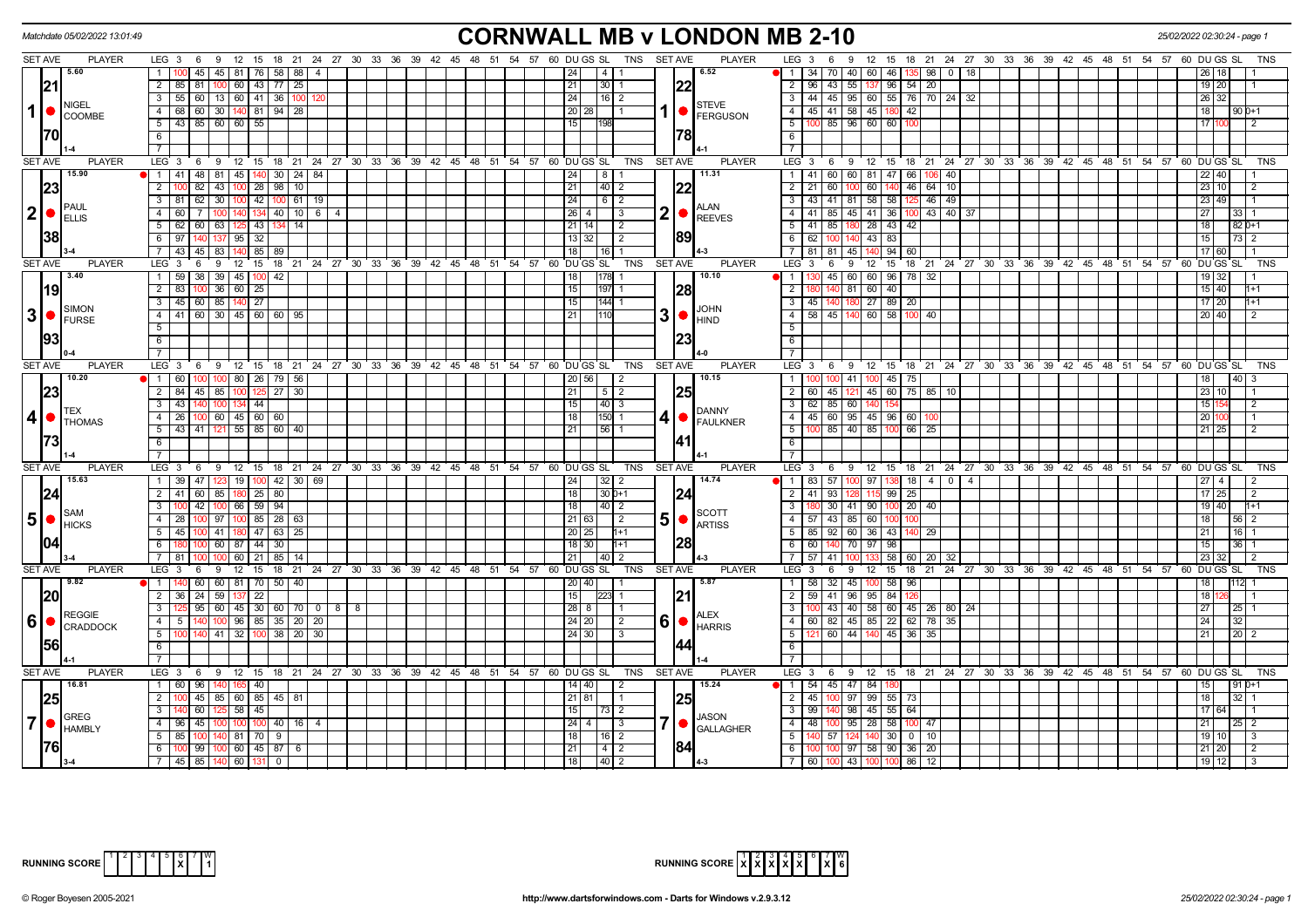| <b>CORNWALL MB v LONDON MB 2-10</b><br>Matchdate 05/02/2022 13:01:49<br>25/02/2022 02:30:34 - page 2 |                                                                                                                                                                                                                                                                                                                                                                                                                  |                              |                |                   |     |         |            |           |                                           |    |              |  |                |  |  |                            |  |  |  |                                                      |                |            |                |     |                                                   |                 |                                   |     |                          |                  |                                           |             |          |                |                   |  |                   |  |                                                      |                     |                |                   |            |
|------------------------------------------------------------------------------------------------------|------------------------------------------------------------------------------------------------------------------------------------------------------------------------------------------------------------------------------------------------------------------------------------------------------------------------------------------------------------------------------------------------------------------|------------------------------|----------------|-------------------|-----|---------|------------|-----------|-------------------------------------------|----|--------------|--|----------------|--|--|----------------------------|--|--|--|------------------------------------------------------|----------------|------------|----------------|-----|---------------------------------------------------|-----------------|-----------------------------------|-----|--------------------------|------------------|-------------------------------------------|-------------|----------|----------------|-------------------|--|-------------------|--|------------------------------------------------------|---------------------|----------------|-------------------|------------|
|                                                                                                      | <b>PLAYER</b><br><b>SET AVE</b><br>LEG <sub>3</sub><br>15 18 21 24 27 30 33 36 39 42 45 48 51 54 57 60 DU GS SL<br><b>TNS</b><br><b>SET AVE</b><br><b>PLAYER</b><br>15 18 21 24 27 30 33 36 39 42 45 48 51 54 57<br>12<br>LEG <sub>3</sub><br>12<br>60 DU GS SL<br>TNS<br>- 6<br>- 9<br>9<br>11.17<br>10.89<br>25<br>60 I<br>30<br> 40 <br>44<br>60<br>83<br>44 58 56<br>$\overline{1}$<br>21 56<br>21 I<br>60 l |                              |                |                   |     |         |            |           |                                           |    |              |  |                |  |  |                            |  |  |  |                                                      |                |            |                |     |                                                   |                 |                                   |     |                          |                  |                                           |             |          |                |                   |  |                   |  |                                                      |                     |                |                   |            |
|                                                                                                      | 23 <br>48<br> 25<br>$\overline{2}$<br>29<br>18<br>44<br>73<br>24<br>66<br>  31  <br>87   2<br>$\overline{2}$<br>80<br>$\overline{0}$<br>$20$ 24<br>$\overline{2}$<br>140                                                                                                                                                                                                                                         |                              |                |                   |     |         |            |           |                                           |    |              |  |                |  |  |                            |  |  |  |                                                      |                |            |                |     |                                                   |                 |                                   |     |                          |                  |                                           |             |          |                |                   |  |                   |  |                                                      |                     |                |                   |            |
|                                                                                                      |                                                                                                                                                                                                                                                                                                                                                                                                                  |                              |                |                   |     |         |            |           |                                           |    |              |  |                |  |  |                            |  |  |  |                                                      |                |            |                |     |                                                   |                 |                                   |     |                          |                  |                                           |             |          |                |                   |  |                   |  |                                                      |                     |                |                   |            |
|                                                                                                      |                                                                                                                                                                                                                                                                                                                                                                                                                  |                              | 3              |                   | 41  |         | 60         |           |                                           |    |              |  |                |  |  |                            |  |  |  | 15 1                                                 | 3              |            |                |     | <b>GENE</b>                                       |                 | $3 \mid 46$                       |     | 100 93 60                |                  |                                           |             |          |                |                   |  |                   |  |                                                      | 12                  |                | $202$ 1           |            |
| 8  ●                                                                                                 |                                                                                                                                                                                                                                                                                                                                                                                                                  | KYLE<br><b>I</b> WILLMOTT    | 4              | - 60              |     | 45 60   |            | 41 43     |                                           |    |              |  |                |  |  |                            |  |  |  | 18                                                   | 12 11          |            |                |     | $\vert 8 \vert$ $\bullet$ $\vert_{\rm HILL}$      | $\overline{4}$  | 59                                |     | 121 45 28 81             |                  |                                           | -42         |          |                |                   |  |                   |  |                                                      | 21 42               |                | $\overline{2}$    |            |
|                                                                                                      |                                                                                                                                                                                                                                                                                                                                                                                                                  |                              |                |                   |     |         |            |           | 5 40 45 60 100 81 37                      |    |              |  |                |  |  |                            |  |  |  | 18                                                   | 38   2         |            |                |     |                                                   |                 | 5   140                           |     |                          |                  | 45 98 123 55 40                           |             |          |                |                   |  |                   |  |                                                      | 18 40               |                | 2                 |            |
|                                                                                                      | 62                                                                                                                                                                                                                                                                                                                                                                                                               |                              | 6              |                   |     |         |            |           |                                           |    |              |  |                |  |  |                            |  |  |  |                                                      |                |            |                | 103 |                                                   | 6               |                                   |     |                          |                  |                                           |             |          |                |                   |  |                   |  |                                                      |                     |                |                   |            |
|                                                                                                      |                                                                                                                                                                                                                                                                                                                                                                                                                  |                              |                |                   |     |         |            |           |                                           |    |              |  |                |  |  |                            |  |  |  |                                                      |                |            |                |     |                                                   |                 |                                   |     |                          |                  |                                           |             |          |                |                   |  |                   |  |                                                      |                     |                |                   |            |
| <b>SET AVE</b>                                                                                       |                                                                                                                                                                                                                                                                                                                                                                                                                  | <b>PLAYER</b>                |                | LEG <sup>3</sup>  | - 6 | -9      | 12         | 15        | 18                                        |    |              |  |                |  |  |                            |  |  |  | 21 24 27 30 33 36 39 42 45 48 51 54 57 60 DUGS SL    |                | <b>TNS</b> | <b>SET AVE</b> |     | <b>PLAYER</b>                                     |                 | $LEG^{\cdot}$ 3                   | - 6 | 9                        | 12               | 15                                        |             |          |                |                   |  |                   |  | 18 21 24 27 30 33 36 39 42 45 48 51 54 57 60 DUGS SL |                     |                |                   | <b>TNS</b> |
|                                                                                                      |                                                                                                                                                                                                                                                                                                                                                                                                                  | 9.91                         |                | 1 85              | 55  |         | 60         | 45        | 39                                        | 38 |              |  |                |  |  |                            |  |  |  | 24                                                   | 32             |            |                |     | 12.66                                             | $\overline{1}$  |                                   | 58  |                          |                  | 58<br>$^{\circ}$                          | 14          | $\Omega$ | $\overline{a}$ |                   |  |                   |  |                                                      | 27 <sub>l</sub>     | $\overline{4}$ | 3                 |            |
|                                                                                                      | 21                                                                                                                                                                                                                                                                                                                                                                                                               |                              | $\overline{2}$ |                   | 36  | 44      |            |           | 83   98   60   60   16   2                |    |              |  | $\overline{2}$ |  |  |                            |  |  |  | $29$   2                                             |                |            |                | 21  |                                                   |                 | $2 \mid 61$                       | 43  | l 60 I                   | 45               | 11 45 30 60                               |             |          |                |                   |  |                   |  |                                                      | $\overline{27}$     |                | $32$   1          |            |
|                                                                                                      |                                                                                                                                                                                                                                                                                                                                                                                                                  |                              | 3              | 59                |     | 45      |            | $45 \ 68$ | 80                                        |    |              |  |                |  |  |                            |  |  |  | 18                                                   | 24   0+1       |            |                |     | <b>MATT</b>                                       |                 | $3 \mid 81$                       | 55  | 60 l                     | 85               | 70 I                                      | 10          |          |                |                   |  |                   |  |                                                      | 19 <sup>1</sup>     |                |                   |            |
| 9                                                                                                    |                                                                                                                                                                                                                                                                                                                                                                                                                  | <b>JOSH</b><br><b>SYMONS</b> | $\overline{4}$ |                   |     |         |            |           | 42 71 26 85 100 39 86 52                  |    |              |  |                |  |  |                            |  |  |  | 24   52                                              |                |            |                |     | $\vert 9 \vert$ $\bullet$ $\vert_{\text{WINZAR}}$ |                 | $4 \mid 60$                       |     |                          |                  | $42 \mid 45 \mid 85 \mid 59 \mid 60 \mid$ | 118         |          |                |                   |  |                   |  |                                                      | 21                  |                | $32 \mid 1$       |            |
|                                                                                                      |                                                                                                                                                                                                                                                                                                                                                                                                                  |                              | 5              | 65                | 36  |         |            |           | 127 54                                    |    |              |  |                |  |  |                            |  |  |  | 18 54                                                | -3             |            |                |     |                                                   |                 | 5 I<br> 43                        |     |                          | 84               | 44<br>65                                  |             |          |                |                   |  |                   |  |                                                      |                     |                | 65                |            |
|                                                                                                      |                                                                                                                                                                                                                                                                                                                                                                                                                  |                              |                |                   |     |         |            |           | 6 42 81 78 41 99 42 78 20                 |    |              |  |                |  |  |                            |  |  |  | 24                                                   | I 20           |            |                | 179 |                                                   |                 | 6   81                            |     |                          |                  | 45   100   45   70   24   96   40         |             |          |                |                   |  |                   |  |                                                      | $24 \overline{)40}$ |                |                   |            |
|                                                                                                      |                                                                                                                                                                                                                                                                                                                                                                                                                  |                              |                |                   | 44  | 58      | 81         | 42        | 88                                        |    |              |  |                |  |  |                            |  |  |  | 18 <sup>1</sup>                                      | 63             |            |                |     |                                                   |                 | 41                                |     |                          |                  | 95<br>38 <sup>1</sup>                     | 40          |          |                |                   |  |                   |  |                                                      | 19 40               |                | $\overline{2}$    |            |
| <b>SET AVE</b>                                                                                       |                                                                                                                                                                                                                                                                                                                                                                                                                  | <b>PLAYER</b>                |                | LEG <sub>3</sub>  |     |         |            | 15        | 18                                        | 21 |              |  |                |  |  |                            |  |  |  | 24 27 30 33 36 39 42 45 48 51 54 57 60 DUGS SL       |                | <b>TNS</b> | <b>SET AVE</b> |     | <b>PLAYER</b>                                     |                 | LEG <sup>3</sup>                  |     | 9                        |                  | 15                                        |             |          |                |                   |  |                   |  | 18 21 24 27 30 33 36 39 42 45 48 51 54 57 60 DUGS SL |                     |                |                   | <b>TNS</b> |
|                                                                                                      |                                                                                                                                                                                                                                                                                                                                                                                                                  | 7.05                         |                |                   | 85  | 44      | 70 I       | 45        | 57                                        |    | 60   40      |  |                |  |  |                            |  |  |  | 23   40                                              |                |            |                |     | 7.31                                              |                 | 59                                | 27  | 21                       | 100 I            | $59$ 65 81                                |             |          |                |                   |  |                   |  |                                                      | 21                  |                | 89                |            |
|                                                                                                      | 24                                                                                                                                                                                                                                                                                                                                                                                                               |                              | $\overline{2}$ | 69                |     | 60 59   |            |           | $39$ $140$ $90$ $28$ $16$                 |    |              |  |                |  |  |                            |  |  |  | 24 16                                                |                |            |                | 21  |                                                   |                 | $2 \mid 43$                       |     | 62 80 42                 |                  | $137$ 57 60 0                             |             |          |                |                   |  |                   |  |                                                      | $\overline{24}$     |                | $20$   1          |            |
|                                                                                                      |                                                                                                                                                                                                                                                                                                                                                                                                                  | <b>MARK</b>                  |                | $3 \overline{83}$ | 85  |         | 100 140 93 |           |                                           |    |              |  |                |  |  |                            |  |  |  | $14$   93                                            | 2              |            |                |     | <b>DEAN</b>                                       |                 |                                   |     | 85 60 100                |                  |                                           |             |          |                |                   |  |                   |  |                                                      |                     |                | $117\overline{2}$ |            |
| 1d•                                                                                                  |                                                                                                                                                                                                                                                                                                                                                                                                                  | ODGERS                       | $\overline{4}$ |                   |     | $56$ 85 |            |           | $125$ 63 0                                |    | $32 \mid 40$ |  |                |  |  |                            |  |  |  | $22$ 40                                              | $\overline{2}$ |            |                |     | <b>COUGHLAN</b>                                   |                 | $4 \mid 99$                       |     | 22 57 134                |                  | 121                                       | 6000        |          |                |                   |  |                   |  |                                                      | 24                  |                | $4$   2           |            |
|                                                                                                      |                                                                                                                                                                                                                                                                                                                                                                                                                  |                              | 5              |                   |     |         |            |           |                                           |    |              |  |                |  |  |                            |  |  |  |                                                      |                |            |                |     |                                                   | 5               |                                   |     |                          |                  |                                           |             |          |                |                   |  |                   |  |                                                      |                     |                |                   |            |
|                                                                                                      |                                                                                                                                                                                                                                                                                                                                                                                                                  |                              | 6              |                   |     |         |            |           |                                           |    |              |  |                |  |  |                            |  |  |  |                                                      |                |            |                | 190 |                                                   | $6\overline{6}$ |                                   |     |                          |                  |                                           |             |          |                |                   |  |                   |  |                                                      |                     |                |                   |            |
|                                                                                                      |                                                                                                                                                                                                                                                                                                                                                                                                                  |                              |                |                   |     |         |            |           |                                           |    |              |  |                |  |  |                            |  |  |  |                                                      |                |            |                |     |                                                   |                 |                                   |     |                          |                  |                                           |             |          |                |                   |  |                   |  |                                                      |                     |                |                   |            |
| <b>SET AVE</b>                                                                                       |                                                                                                                                                                                                                                                                                                                                                                                                                  | <b>PLAYER</b>                |                | LEG <sub>3</sub>  | - 6 | - 9     | 12         | 15        | 18                                        |    |              |  |                |  |  | 21 24 27 30 33 36 39 42 45 |  |  |  | 48 51 54 57 60 DUGS SL                               |                | TNS        | <b>SET AVE</b> |     | <b>PLAYER</b>                                     |                 | LEG <sup>3</sup>                  |     | 9                        | 12               | 15                                        |             |          |                | 18 21 24 27 30 33 |  | 36 39 42 45 48 51 |  | 54 57                                                | 60 DU GS SL         |                |                   | <b>TNS</b> |
|                                                                                                      |                                                                                                                                                                                                                                                                                                                                                                                                                  | 6.20                         |                |                   | 47  | 95      |            |           | 59   55   37                              |    |              |  |                |  |  |                            |  |  |  | 18 <sup>1</sup>                                      | 68             |            |                |     | 10.64                                             | 11              | 45                                |     | l 41                     | 134              |                                           | -32<br>16 I |          |                |                   |  |                   |  |                                                      |                     | 19 32          |                   |            |
|                                                                                                      | 22                                                                                                                                                                                                                                                                                                                                                                                                               |                              | $\overline{2}$ | 98                |     | 46 96   | 40         |           | $45$   100   36                           |    |              |  |                |  |  |                            |  |  |  | 21                                                   | 40             |            |                | 124 |                                                   |                 | $2 \mid 60$                       |     | 60 81                    |                  | 44                                        | $140$ 16    |          |                |                   |  |                   |  |                                                      | $21 \mid 16$        |                | $\overline{2}$    |            |
|                                                                                                      |                                                                                                                                                                                                                                                                                                                                                                                                                  | CARL                         | $\overline{3}$ |                   |     |         |            |           | 45   57   83   60   59   59   44   53     |    |              |  |                |  |  |                            |  |  |  | 24                                                   | l 41           |            |                |     |                                                   |                 | $3 \mid 60 \mid$                  |     |                          |                  | 25 41 78 60 45 28 124 40                  |             |          |                |                   |  |                   |  |                                                      | $25 \mid 40$        |                |                   |            |
| 11●                                                                                                  |                                                                                                                                                                                                                                                                                                                                                                                                                  | JEFFERY                      | $\overline{4}$ |                   | 63  |         |            |           | 100 98 80 10 10                           |    |              |  |                |  |  |                            |  |  |  | 20 10                                                | $\vert$ 2      |            |                |     | <b>JOHN<br/>LOEBER</b>                            | $-4$            | 40                                |     |                          |                  | 56 100 60 60 87                           |             |          |                |                   |  |                   |  |                                                      | $\overline{18}$     |                | 98                |            |
|                                                                                                      |                                                                                                                                                                                                                                                                                                                                                                                                                  |                              |                | $5 \overline{60}$ | 60  |         |            | 67   82   | 92                                        |    |              |  |                |  |  |                            |  |  |  | 18 92                                                |                |            |                |     |                                                   |                 | $5 \mid 24$                       |     | 97 83 45 45              |                  |                                           |             |          |                |                   |  |                   |  |                                                      | 18                  |                | 74                |            |
|                                                                                                      | 93                                                                                                                                                                                                                                                                                                                                                                                                               |                              |                |                   |     |         |            |           | $6$ 87 46 60 60 60 60                     |    |              |  |                |  |  |                            |  |  |  | 18                                                   |                |            |                | 02  |                                                   |                 | 6 80 56 100 95 94 76              |     |                          |                  |                                           |             |          |                |                   |  |                   |  |                                                      | $17$ 76             |                |                   |            |
|                                                                                                      |                                                                                                                                                                                                                                                                                                                                                                                                                  |                              | $\overline{7}$ |                   |     |         |            |           |                                           |    |              |  |                |  |  |                            |  |  |  |                                                      |                |            |                |     |                                                   |                 |                                   |     |                          |                  |                                           |             |          |                |                   |  |                   |  |                                                      |                     |                |                   |            |
| <b>SET AVE</b>                                                                                       |                                                                                                                                                                                                                                                                                                                                                                                                                  | <b>PLAYER</b><br>9.35        | $\mathbf{1}$   | LEG <sub>3</sub>  | - 6 | -9      | 12         | 15        |                                           |    |              |  |                |  |  |                            |  |  |  | 18 21 24 27 30 33 36 39 42 45 48 51 54 57 60 DUGS SL | 1401           | <b>TNS</b> | <b>SET AVE</b> |     | <b>PLAYER</b><br>10.71                            |                 | LEG <sup>3</sup>                  | -6  | - 9                      | 12               |                                           |             |          |                |                   |  |                   |  | 15 18 21 24 27 30 33 36 39 42 45 48 51 54 57         | 60 DU GS SL         |                |                   | <b>TNS</b> |
|                                                                                                      |                                                                                                                                                                                                                                                                                                                                                                                                                  |                              | $2^{\circ}$    |                   |     | 43      |            | 41   59   | 45 140 56 20                              |    |              |  |                |  |  |                            |  |  |  | 15<br>$16$   20                                      | $\sqrt{3}$     |            |                |     |                                                   |                 | $2 \mid 41$                       |     | 60   79<br>100 94 134 92 |                  | $\overline{0}$                            |             |          |                |                   |  |                   |  |                                                      | 18                  |                | 40 2              |            |
|                                                                                                      | 22                                                                                                                                                                                                                                                                                                                                                                                                               |                              | 3              | - 60              |     | 45 84   |            |           | $55 \mid 54 \mid 37 \mid 84$              |    |              |  |                |  |  |                            |  |  |  | 21                                                   | l 82 l         |            |                | 23  |                                                   |                 | 3   26                            |     |                          | 49               | 82<br>92                                  | 12          |          |                |                   |  |                   |  |                                                      | $20$ 12             |                | $\sqrt{2}$        |            |
| 12 ●                                                                                                 |                                                                                                                                                                                                                                                                                                                                                                                                                  | <b>MARTIN</b>                |                |                   |     |         |            |           | 4   40   30   40   75   58   98   44   65 |    |              |  |                |  |  |                            |  |  |  | 24                                                   | I 51           |            |                |     | $12$ $\bullet$ <b>BROWN</b>                       |                 | 4   45                            |     |                          |                  | 135 26 59 54 60 81 21 20                  |             |          |                |                   |  |                   |  |                                                      | 25 20               |                |                   |            |
|                                                                                                      |                                                                                                                                                                                                                                                                                                                                                                                                                  | <b>HUTCHINGS</b>             |                | $5 \mid 12$       |     |         |            |           | 41   83   42   100   40   74              |    |              |  |                |  |  |                            |  |  |  | 20 74                                                | l 2            |            |                |     |                                                   |                 | 5   41   81   9                   |     |                          | 100 <sup>1</sup> | 44<br>95                                  |             |          |                |                   |  |                   |  |                                                      | 18                  |                |                   |            |
|                                                                                                      | 65                                                                                                                                                                                                                                                                                                                                                                                                               |                              |                |                   |     |         |            |           | 6 45 83 40 100 100 26 24                  |    |              |  |                |  |  |                            |  |  |  | 21                                                   | 83 2           |            |                | 82  |                                                   |                 | $6$ 6 6 6 6 $1$ 45 83 99 42 67 45 |     |                          |                  |                                           |             |          |                |                   |  |                   |  |                                                      | $23 \mid 45$        |                |                   |            |
|                                                                                                      |                                                                                                                                                                                                                                                                                                                                                                                                                  |                              |                |                   |     |         |            |           |                                           |    |              |  |                |  |  |                            |  |  |  |                                                      |                |            |                |     |                                                   |                 |                                   |     |                          |                  |                                           |             |          |                |                   |  |                   |  |                                                      |                     |                |                   |            |
|                                                                                                      |                                                                                                                                                                                                                                                                                                                                                                                                                  |                              |                |                   |     |         |            |           |                                           |    |              |  |                |  |  |                            |  |  |  |                                                      |                |            |                |     |                                                   |                 |                                   |     |                          |                  |                                           |             |          |                |                   |  |                   |  |                                                      |                     |                |                   |            |

| IOP: | 0111<br>Mark<br>ananki                                                                                 | IOP:  | lind.  | <b>no no</b> |  |
|------|--------------------------------------------------------------------------------------------------------|-------|--------|--------------|--|
| MIN  | <b>CORE</b><br>$\overline{\phantom{a}}$<br>$\sim$<br>$\lambda$<br>灬<br>the contract of the contract of | INING | $\sim$ | $\sim$       |  |

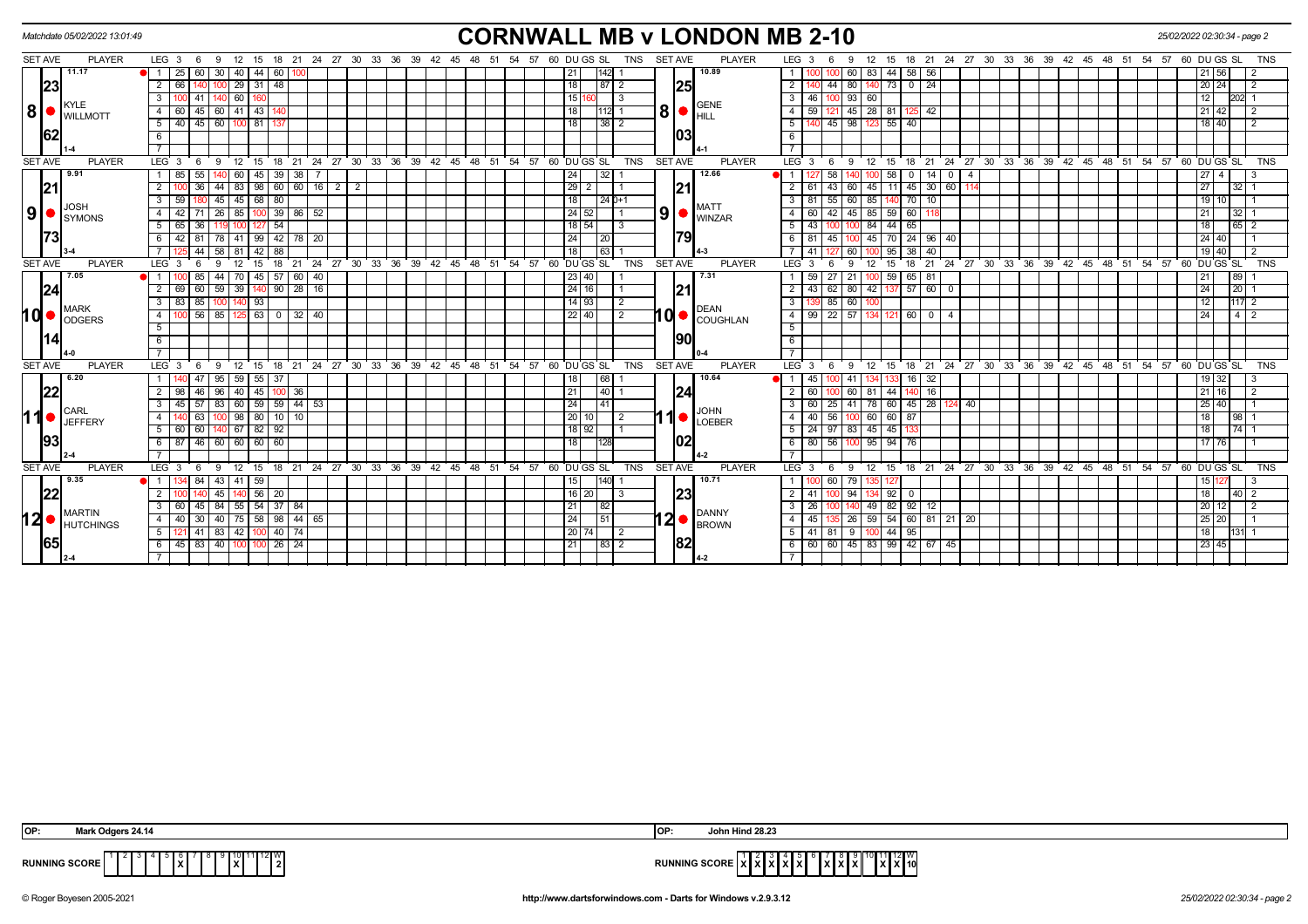| <b>CORNWALL MB</b>      |     |             |             |            |       |            |             |            |      |     |             | <b>LONDON MB</b>      |     |             |             |                |             |            |             |     |      |     |             |
|-------------------------|-----|-------------|-------------|------------|-------|------------|-------------|------------|------|-----|-------------|-----------------------|-----|-------------|-------------|----------------|-------------|------------|-------------|-----|------|-----|-------------|
| <b>PLAYER</b>           | W/L | <b>LWON</b> | <b>LOST</b> | <b>AVE</b> | TAVE. | <b>PTS</b> | <b>DRTS</b> | <b>TON</b> | TON+ | 180 | <b>TONS</b> | <b>PLAYER</b>         | W/L | <b>LWON</b> | <b>LOST</b> | <b>AVE</b>     | <b>TAVE</b> | <b>PTS</b> | <b>DRTS</b> | TON | TON+ | 180 | <b>TONS</b> |
| Nigel Coombe            |     |             |             | 21.70      | 5.60  | 2257       |             |            |      |     |             | <b>Steve Ferguson</b> | W   |             |             | 22.78          | 6.52        | 2415       | 106         |     |      |     | $4 + 1$     |
| Paul Ellis              |     |             |             | 23.38      | 15.90 | 3437       | 147         |            |      |     |             | Alan Reeves           | W   |             |             | 22.89          | 11.31       | 3319       | 145         |     |      |     | 8+1         |
| <b>Simon Furse</b>      |     |             |             | 19.93      | 3.40  | 1375       | 69          |            |      |     |             | John Hind             | W   |             |             | 28.23          | 10.10       | 2004       |             |     |      |     | $5+2$       |
| Tex Thomas              |     |             |             | 23.73      |       | 2254       | 95          |            |      |     |             | Danny Faulkner        | W   |             |             | $25.4^{\circ}$ | 10.15       | 2465       | 97          |     |      |     |             |
| Sam Hicks               |     |             |             | 24.04      | 15.63 | 3365       | 140         | 10         |      |     | $10+3$      | l Scott Artiss        | W   |             |             | 24.28          | 14.74       | 3399       | 140         |     |      |     | $11+1$      |
| Reggie Craddock         |     |             |             | 20.56      | 9.82  | 2282       | 111         |            |      |     | - 6         | l Alex Harris         |     |             |             | 21.44          | 5.87        | 2316       | 108         |     |      |     |             |
| <b>Greg Hambly</b>      |     |             |             | 25.76      | 16.81 | 3374       | 131         |            |      |     | 14          | Jason Gallagher       | W   |             |             | 25.84          | 15.24       | 3359       | 130         |     |      |     | $12+1$      |
| Kyle Willmott           |     |             |             | 23.62      |       | 2126       | 90          |            |      |     |             | l Gene Hill           | W   |             |             | 25.03          | 10.89       | 2303       | 92          |     |      |     |             |
| Josh Symons             |     |             |             | 21.73      | 9.91  | 3368       | 155         |            |      |     | $7+$        | Matt Winzar           | W   |             |             |                | 12.66       | 3378       | 155         |     |      |     |             |
| Mark Odgers             |     |             |             | 24.14      | 7.05  | 2004       | 83          |            |      |     |             | Dean Coughlan         |     |             |             | 21.90          | 7.31        | 1774       | 81          |     |      |     |             |
| Carl Jeffery            |     |             |             | 22.93      | 6.20  | 2729       | 119         |            |      |     |             | John Loeber           | W   |             |             | 24.02          | 10.64       | 2834       | 118         |     |      |     |             |
| <b>Martin Hutchings</b> |     |             |             | 22.65      | 9.35  | 2650       | 117         |            |      |     |             | Danny Brown           | W   |             |             | 23.82          | 10.71       | 2835       | 119         |     |      |     |             |
| <b>TOTALS</b>           |     |             |             | 22.94      | 0.00  | 31221      | 1361        |            |      |     | $97+4$      | <b>TOTALS</b>         | W   |             | 27          | 23.79          | 0.00        | 32401      | 1362        |     | 21   |     | $98 + 6$    |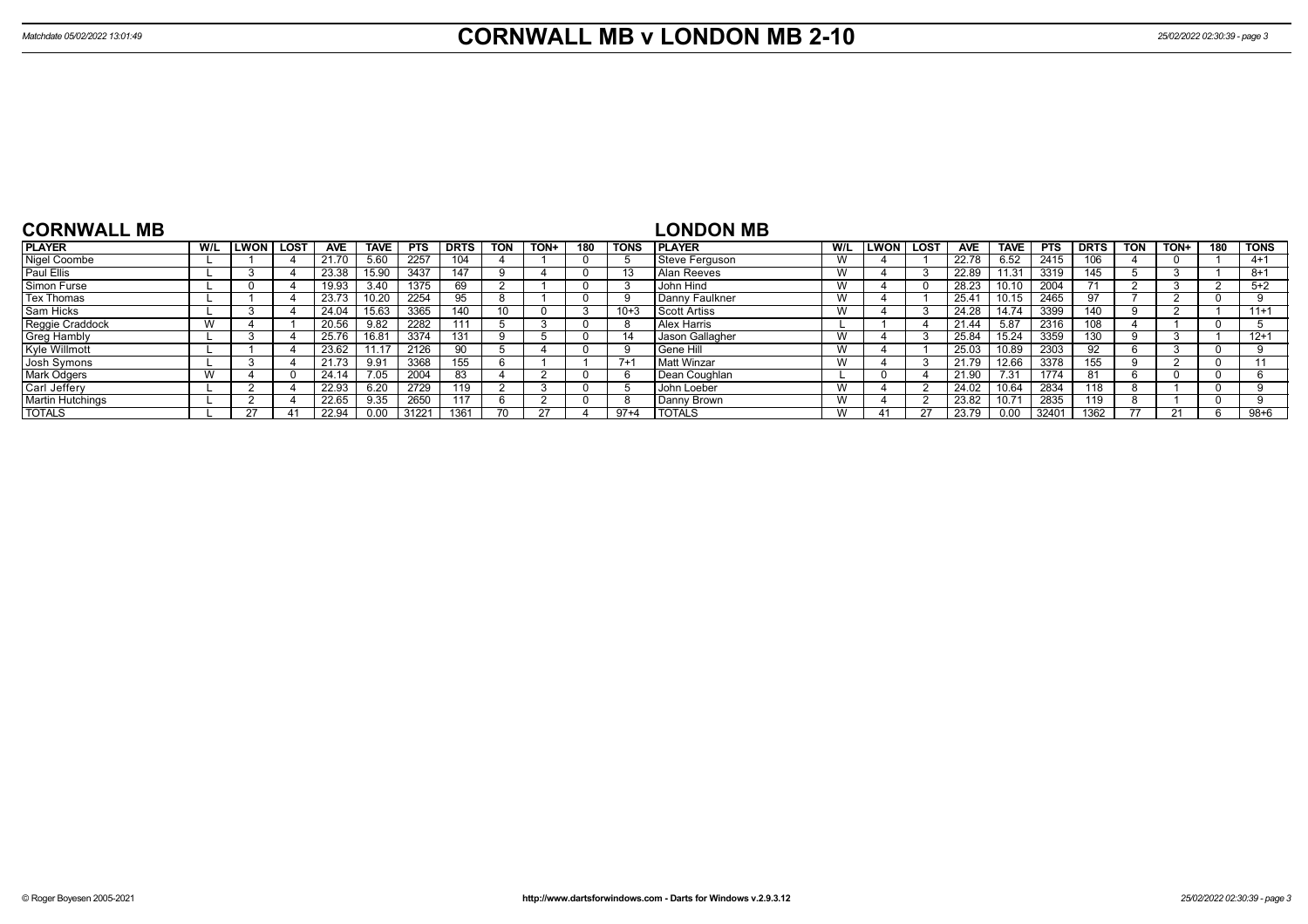| <b>SET AVE</b><br><b>PLAYER</b><br><b>PLAYER</b><br>$LEG_3 6$<br>24 27<br>33<br>36<br>60 DU GS SL<br><b>SET AVE</b><br>LEG 3<br>27<br>36<br>39 42 45<br>57 60 DU GS SL<br>21<br>- 30<br>39<br>TNS<br>21<br>24<br>30<br>33<br>48<br>51<br>54<br>TNS<br>- 9<br>12<br>- 15<br>18<br>42<br>45<br>48<br>-57<br>12<br>- 15<br>18<br>- 6<br>$15$ <sup>4.65</sup><br>6.01<br>25<br>39<br>28<br>$\sqrt{39}$<br>20<br>60<br>24<br>25<br>45<br>32<br>34<br>30<br>36<br>$\overline{0}$<br>$\mathbf{0}$<br>10 I<br>15<br>45 40 44 60 80 20 52 24<br>30<br>29 32<br>45   24   42   26   81   92   3  <br>32<br> 40 <br>$\overline{2}$<br> 45 <br>2 I<br>60   96<br>PAULINE<br><b>LYNNE</b><br>$\mathbf{1}$<br>45<br> 23 44<br>21<br> 74 1<br>$45$ 55 21<br>$22$ 20<br>$60$   20<br>44 86<br>$125$ 60<br>3 <sup>1</sup><br>100<br>3 <sup>1</sup><br>60<br><b>MEAD</b><br><b>BIONDINI</b><br>30 41 70 99 22 38<br>29 52<br> 38 <br>41 41 45 26 60<br>8 52<br>$\overline{4}$<br>27<br>10011<br>60 81<br>-41<br>91<br> 94<br>86<br>66<br>8<br>$\sqrt{12}$<br>36 12<br>40<br> 44 <br>36<br>$16$ $\degree$<br>$35 \mid 28$<br>40<br>l 16<br>$0$ 12<br>5<br>34<br>22 41<br>$39$ 4 47<br>5<br>44<br>45<br>-41<br>  121  <br>$24$ 27 30<br>33 36 39 42 45 48 51 54 57 60 DUGS SL<br>21 24 27 30<br>33 36 39 42 45 48 51 54 57 60 DUGS SL<br><b>PLAYER</b><br>LEG <sub>3</sub><br>12<br>18<br>$^{\circ}$ 21<br>TNS<br><b>SET AVE</b><br><b>PLAYER</b><br>LEG <sup>'</sup><br>12<br>18<br><b>TNS</b><br>9<br>- 15<br>-3<br>9<br>- 15<br>- 6<br>- 6<br>20<br>6.40<br>60<br>24<br>l 7.41<br>85<br>$42 \mid 66 \mid$<br>$\sqrt{95}$<br>$40 \mid 36$<br>27 20<br>60 45<br>$40 \mid 30$<br>59<br>26<br>101 <br> 18 <br>18<br>$27 \overline{32}$<br>41   100   62<br>$4 \mid 32$<br>90<br>24<br>9<br>$\overline{2}$<br>45<br>26<br>15<br>$\sqrt{22}$ 2<br>$\overline{2}$<br>60<br>45<br>100 80<br>71<br>100<br><b>TERESA</b><br><b>NIKKI</b><br>$\mathbf{2}$<br>$\overline{\mathbf{2}}$<br>15<br>3<br>16<br>18   16  <br>3<br>$124$ 2<br>85<br>60<br>$\vert$ 3<br>11<br>$\sqrt{60}$<br>140<br>66 100<br><b>PATTEN</b><br><b>BROOKSHAW</b><br>$30 \mid 16$<br>$28 \mid 43 \mid 35 \mid 22$<br>27<br>$\overline{4}$<br>36 41 80 60 40 60 80 16<br>4 I<br>55<br>13<br>11 97 45<br>152<br>$43 \mid 45 \mid$<br> 37 <br> 73<br>30<br>28 20<br>66 83 30 82 60 46 0 17<br>$85$ 60 60 100 41 43 60 32 0<br>5 <sup>5</sup><br>$5 \mid$<br> 16 1<br>$3 - 2$<br>$\sqrt{20}$<br>27 30 33 36 39 42 45 48 51 54 57 60 DUGS SL<br><b>PLAYER</b><br>21<br>24<br>27 30 33 36 39 42 45 48 51 54 57<br>60 DU GS SL<br>TNS<br><b>SET AVE</b><br><b>PLAYER</b><br>$LEG_3$<br>21<br>24<br>LEG <sub>3</sub><br>12<br>18<br>12<br>15<br>18<br><b>TNS</b><br>15<br>-6<br>24 68<br>1.00<br>$58$   28<br>$30 \mid 43$<br>234<br>3.40<br>99<br>22<br>21<br>26<br>26 67<br>$42 \mid 68$<br>1 31<br>-81<br>92<br>55<br>17<br> 23<br>22 36<br>80   26   45   60   45   55   57<br>24<br>$\overline{90}$<br>40 30 41 30 100 98 36<br>$\overline{2}$<br>43<br>2 I<br>26<br>SANDRA<br><b>JULIANE</b><br>3 <sup>1</sup><br>3 <sub>l</sub><br>100 83 11 98 41<br>18<br>83   99   95   100   44   40   40<br>60 1<br>$ 108 $ 1<br>3<br>19 40<br>3 I<br><b>BIRCHILL</b><br>ALLEN<br>$\overline{4}$<br>$\overline{4}$<br><b>100</b><br>5<br>5<br>24 27 30 33 36 39 42 45 48 51<br>30 33 36 39 42 45 48 51<br>$54$ $57$ 60 DU GS SL<br><b>PLAYER</b><br>LEG <sub>3</sub><br>54<br>57<br>60 DU GS SL<br><b>TNS</b><br><b>SET AVE</b><br><b>PLAYER</b><br>LEG <sup>'</sup><br>$^{\circ}$ 24<br>27<br><b>TNS</b><br>12<br>21<br>12<br>21<br>15<br>18<br>18<br>6.99<br>5.40<br>40<br>28<br>95<br>52 101 <br>17<br>30<br>54<br>35<br>$30 \overline{5}$<br>  40  <br>2 <br>21<br>45<br>- 5<br> 19 <br>18<br>$22$ 4<br>22   61<br>21<br>$\overline{83}$<br>85<br>$100$ 25<br>$\overline{2}$<br>$\sqrt{45}$<br>100 <sub>1</sub><br>$6 \mid 1+1$<br>$\overline{2}$<br>52<br>45<br>45<br>12<br>$\overline{4}$<br><b>JACQUI</b><br><b>CARLY</b><br>4<br>$\overline{70}$ 57 100 61 80 10 0 28<br> 25 28 <br>83 52 70 45 54 32<br>24<br>3<br>3 <sup>1</sup><br>95<br>$40 \mid 85$<br>$ 40\rangle$<br>TOWNSEND<br><b>CHAMPION</b><br>$145$ 59 55 31<br>29 24<br>$100$ 85   93<br>27<br>45 81 41<br>7 21 0<br>$\overline{0}$<br>$-4$<br>$\overline{4}$<br>4   2<br>60 60<br>24<br>70 I<br> 34 <br>170<br>5<br>5<br>12 15 18 21 24 27 30 33 36 39 42 45 48 51 54 57 60 DUGS SL<br><b>PLAYER</b><br>LEG <sub>3</sub><br>18 21 24 27 30 33 36 39 42 45 48 51 54 57<br>60 DU GS SL<br>TNS<br><b>SET AVE</b><br><b>PLAYER</b><br>LEG <sup>3</sup><br>-9<br>12<br>15<br>9<br>TNS<br>- 6<br>- 6<br> 0.00<br>43 55 50 59 26<br>42 41 100 41<br>23 49<br>1 87<br>21<br>140<br>7.20<br>-81<br>  85<br>62   49<br> 16 <br>$41 \mid 45$<br>12<br>304<br>$12 \mid 81$<br>60 51<br>$\overline{2}$<br>81<br>$\overline{2}$<br>100 I<br>SARAH<br><b>JOANNE</b><br>5 <br>5 <sup>1</sup><br>59   96   41   85   22   39   30   18   18<br>85   25   41   22   60   60   26   62   35<br>33<br>52<br>31<br>18 <sup>1</sup><br>3 <sup>1</sup><br>$39 \mid 26$<br>3 I<br><b>DEAMER</b><br>GILI<br>$45$ 26 100 60 60 50 38<br>$\boxed{60}$ 26 57 60 92 60 96 18<br>26 38<br>16<br>27<br>$\overline{4}$<br> 16<br>$0\overline{22}$<br>4<br> 97 <br>5<br>5<br><b>PLAYER</b><br>24 27 30 33 36 39 42 45 48 51<br>60 DU GS SL<br><b>TNS</b><br><b>SET AVE</b><br><b>PLAYER</b><br>LEG <sup>3</sup><br>27 30 33 36 39 42 45 48 51<br>60 DU GS SL<br>LEG <sub>3</sub><br>ີ 21<br>54 57<br>$12 \quad 15$<br>21 24<br>54 57<br><b>TNS</b><br>$12 \quad 15$<br>18<br>9<br>18<br>- 6<br>- 9<br>- 6<br>1.00<br>3.78<br>58<br>$45 \mid 28 \mid 81$<br>45 100 85 50 32<br>22 32<br>60<br>24<br>84 I<br>  7   80  <br>161<br>$\bullet$ ii<br>l 81<br>60<br>16<br><b>20</b><br>$26 \overline{)20}$<br>60 41 45 77 45 28 26 21<br>$\overline{24}$<br> 158 <br>138 26 85 26 84 40 62 20 20<br>$\overline{2}$<br>$\overline{2}$<br><b>BECKY</b><br><b>STEPH</b><br>$6\vert$<br>$6 \mid$<br>$35   46   85   100   11   60   58   72   0$<br>27<br>$3$   28   60   140   81   26   60   58   32   16  <br> 34 1<br>27 16<br>3 <sup>1</sup><br><b>CURNOW</b><br><b>STUTLEY</b><br>$\overline{4}$<br>$\overline{4}$<br> 67 <br>104<br>5 <sup>5</sup><br>5 <sup>5</sup> | Matchdate 06/02/2022 10:43:58 |  |  |  |  |  |  |  |  |  |  | <b>CORNWALL WA v LONDON WA 1-5</b> |  |  |  |  |  |  |  |  | 25/02/2022 02:30:09 - page 1 |
|--------------------------------------------------------------------------------------------------------------------------------------------------------------------------------------------------------------------------------------------------------------------------------------------------------------------------------------------------------------------------------------------------------------------------------------------------------------------------------------------------------------------------------------------------------------------------------------------------------------------------------------------------------------------------------------------------------------------------------------------------------------------------------------------------------------------------------------------------------------------------------------------------------------------------------------------------------------------------------------------------------------------------------------------------------------------------------------------------------------------------------------------------------------------------------------------------------------------------------------------------------------------------------------------------------------------------------------------------------------------------------------------------------------------------------------------------------------------------------------------------------------------------------------------------------------------------------------------------------------------------------------------------------------------------------------------------------------------------------------------------------------------------------------------------------------------------------------------------------------------------------------------------------------------------------------------------------------------------------------------------------------------------------------------------------------------------------------------------------------------------------------------------------------------------------------------------------------------------------------------------------------------------------------------------------------------------------------------------------------------------------------------------------------------------------------------------------------------------------------------------------------------------------------------------------------------------------------------------------------------------------------------------------------------------------------------------------------------------------------------------------------------------------------------------------------------------------------------------------------------------------------------------------------------------------------------------------------------------------------------------------------------------------------------------------------------------------------------------------------------------------------------------------------------------------------------------------------------------------------------------------------------------------------------------------------------------------------------------------------------------------------------------------------------------------------------------------------------------------------------------------------------------------------------------------------------------------------------------------------------------------------------------------------------------------------------------------------------------------------------------------------------------------------------------------------------------------------------------------------------------------------------------------------------------------------------------------------------------------------------------------------------------------------------------------------------------------------------------------------------------------------------------------------------------------------------------------------------------------------------------------------------------------------------------------------------------------------------------------------------------------------------------------------------------------------------------------------------------------------------------------------------------------------------------------------------------------------------------------------------------------------------------------------------------------------------------------------------------------------------------------------------------------------------------------------------------------------------------------------------------------------------------------------------------------------------------------------------------------------------------------------------------------------------------------------------------------------------------------------------------------------------------------------------------------------------------------------------------------------------------------------------------------------------------------------------------------------------------------------------------------------------------------------------------------------------------------------------------------------------------------------------------------------------------------------------------------------------------------------------------------------------------------------------------------------------------------------------------------------------------------------------------------------------------------------------------------------------------------------------------------------------------------------------------------------------------------------------------------------------------------------------------------------------------------------------------------------------------------------------------------------------------------------------------------------------------------------------------------------|-------------------------------|--|--|--|--|--|--|--|--|--|--|------------------------------------|--|--|--|--|--|--|--|--|------------------------------|
|                                                                                                                                                                                                                                                                                                                                                                                                                                                                                                                                                                                                                                                                                                                                                                                                                                                                                                                                                                                                                                                                                                                                                                                                                                                                                                                                                                                                                                                                                                                                                                                                                                                                                                                                                                                                                                                                                                                                                                                                                                                                                                                                                                                                                                                                                                                                                                                                                                                                                                                                                                                                                                                                                                                                                                                                                                                                                                                                                                                                                                                                                                                                                                                                                                                                                                                                                                                                                                                                                                                                                                                                                                                                                                                                                                                                                                                                                                                                                                                                                                                                                                                                                                                                                                                                                                                                                                                                                                                                                                                                                                                                                                                                                                                                                                                                                                                                                                                                                                                                                                                                                                                                                                                                                                                                                                                                                                                                                                                                                                                                                                                                                                                                                                                                                                                                                                                                                                                                                                                                                                                                                                                                                                                                                                      |                               |  |  |  |  |  |  |  |  |  |  |                                    |  |  |  |  |  |  |  |  |                              |
|                                                                                                                                                                                                                                                                                                                                                                                                                                                                                                                                                                                                                                                                                                                                                                                                                                                                                                                                                                                                                                                                                                                                                                                                                                                                                                                                                                                                                                                                                                                                                                                                                                                                                                                                                                                                                                                                                                                                                                                                                                                                                                                                                                                                                                                                                                                                                                                                                                                                                                                                                                                                                                                                                                                                                                                                                                                                                                                                                                                                                                                                                                                                                                                                                                                                                                                                                                                                                                                                                                                                                                                                                                                                                                                                                                                                                                                                                                                                                                                                                                                                                                                                                                                                                                                                                                                                                                                                                                                                                                                                                                                                                                                                                                                                                                                                                                                                                                                                                                                                                                                                                                                                                                                                                                                                                                                                                                                                                                                                                                                                                                                                                                                                                                                                                                                                                                                                                                                                                                                                                                                                                                                                                                                                                                      |                               |  |  |  |  |  |  |  |  |  |  |                                    |  |  |  |  |  |  |  |  |                              |
|                                                                                                                                                                                                                                                                                                                                                                                                                                                                                                                                                                                                                                                                                                                                                                                                                                                                                                                                                                                                                                                                                                                                                                                                                                                                                                                                                                                                                                                                                                                                                                                                                                                                                                                                                                                                                                                                                                                                                                                                                                                                                                                                                                                                                                                                                                                                                                                                                                                                                                                                                                                                                                                                                                                                                                                                                                                                                                                                                                                                                                                                                                                                                                                                                                                                                                                                                                                                                                                                                                                                                                                                                                                                                                                                                                                                                                                                                                                                                                                                                                                                                                                                                                                                                                                                                                                                                                                                                                                                                                                                                                                                                                                                                                                                                                                                                                                                                                                                                                                                                                                                                                                                                                                                                                                                                                                                                                                                                                                                                                                                                                                                                                                                                                                                                                                                                                                                                                                                                                                                                                                                                                                                                                                                                                      |                               |  |  |  |  |  |  |  |  |  |  |                                    |  |  |  |  |  |  |  |  |                              |
|                                                                                                                                                                                                                                                                                                                                                                                                                                                                                                                                                                                                                                                                                                                                                                                                                                                                                                                                                                                                                                                                                                                                                                                                                                                                                                                                                                                                                                                                                                                                                                                                                                                                                                                                                                                                                                                                                                                                                                                                                                                                                                                                                                                                                                                                                                                                                                                                                                                                                                                                                                                                                                                                                                                                                                                                                                                                                                                                                                                                                                                                                                                                                                                                                                                                                                                                                                                                                                                                                                                                                                                                                                                                                                                                                                                                                                                                                                                                                                                                                                                                                                                                                                                                                                                                                                                                                                                                                                                                                                                                                                                                                                                                                                                                                                                                                                                                                                                                                                                                                                                                                                                                                                                                                                                                                                                                                                                                                                                                                                                                                                                                                                                                                                                                                                                                                                                                                                                                                                                                                                                                                                                                                                                                                                      |                               |  |  |  |  |  |  |  |  |  |  |                                    |  |  |  |  |  |  |  |  |                              |
|                                                                                                                                                                                                                                                                                                                                                                                                                                                                                                                                                                                                                                                                                                                                                                                                                                                                                                                                                                                                                                                                                                                                                                                                                                                                                                                                                                                                                                                                                                                                                                                                                                                                                                                                                                                                                                                                                                                                                                                                                                                                                                                                                                                                                                                                                                                                                                                                                                                                                                                                                                                                                                                                                                                                                                                                                                                                                                                                                                                                                                                                                                                                                                                                                                                                                                                                                                                                                                                                                                                                                                                                                                                                                                                                                                                                                                                                                                                                                                                                                                                                                                                                                                                                                                                                                                                                                                                                                                                                                                                                                                                                                                                                                                                                                                                                                                                                                                                                                                                                                                                                                                                                                                                                                                                                                                                                                                                                                                                                                                                                                                                                                                                                                                                                                                                                                                                                                                                                                                                                                                                                                                                                                                                                                                      |                               |  |  |  |  |  |  |  |  |  |  |                                    |  |  |  |  |  |  |  |  |                              |
|                                                                                                                                                                                                                                                                                                                                                                                                                                                                                                                                                                                                                                                                                                                                                                                                                                                                                                                                                                                                                                                                                                                                                                                                                                                                                                                                                                                                                                                                                                                                                                                                                                                                                                                                                                                                                                                                                                                                                                                                                                                                                                                                                                                                                                                                                                                                                                                                                                                                                                                                                                                                                                                                                                                                                                                                                                                                                                                                                                                                                                                                                                                                                                                                                                                                                                                                                                                                                                                                                                                                                                                                                                                                                                                                                                                                                                                                                                                                                                                                                                                                                                                                                                                                                                                                                                                                                                                                                                                                                                                                                                                                                                                                                                                                                                                                                                                                                                                                                                                                                                                                                                                                                                                                                                                                                                                                                                                                                                                                                                                                                                                                                                                                                                                                                                                                                                                                                                                                                                                                                                                                                                                                                                                                                                      |                               |  |  |  |  |  |  |  |  |  |  |                                    |  |  |  |  |  |  |  |  |                              |
| <b>SET AVE</b><br><b>SET AVE</b><br><b>SET AVE</b><br><b>SET AVE</b>                                                                                                                                                                                                                                                                                                                                                                                                                                                                                                                                                                                                                                                                                                                                                                                                                                                                                                                                                                                                                                                                                                                                                                                                                                                                                                                                                                                                                                                                                                                                                                                                                                                                                                                                                                                                                                                                                                                                                                                                                                                                                                                                                                                                                                                                                                                                                                                                                                                                                                                                                                                                                                                                                                                                                                                                                                                                                                                                                                                                                                                                                                                                                                                                                                                                                                                                                                                                                                                                                                                                                                                                                                                                                                                                                                                                                                                                                                                                                                                                                                                                                                                                                                                                                                                                                                                                                                                                                                                                                                                                                                                                                                                                                                                                                                                                                                                                                                                                                                                                                                                                                                                                                                                                                                                                                                                                                                                                                                                                                                                                                                                                                                                                                                                                                                                                                                                                                                                                                                                                                                                                                                                                                                 | <b>SET AVE</b>                |  |  |  |  |  |  |  |  |  |  |                                    |  |  |  |  |  |  |  |  |                              |
|                                                                                                                                                                                                                                                                                                                                                                                                                                                                                                                                                                                                                                                                                                                                                                                                                                                                                                                                                                                                                                                                                                                                                                                                                                                                                                                                                                                                                                                                                                                                                                                                                                                                                                                                                                                                                                                                                                                                                                                                                                                                                                                                                                                                                                                                                                                                                                                                                                                                                                                                                                                                                                                                                                                                                                                                                                                                                                                                                                                                                                                                                                                                                                                                                                                                                                                                                                                                                                                                                                                                                                                                                                                                                                                                                                                                                                                                                                                                                                                                                                                                                                                                                                                                                                                                                                                                                                                                                                                                                                                                                                                                                                                                                                                                                                                                                                                                                                                                                                                                                                                                                                                                                                                                                                                                                                                                                                                                                                                                                                                                                                                                                                                                                                                                                                                                                                                                                                                                                                                                                                                                                                                                                                                                                                      |                               |  |  |  |  |  |  |  |  |  |  |                                    |  |  |  |  |  |  |  |  |                              |
|                                                                                                                                                                                                                                                                                                                                                                                                                                                                                                                                                                                                                                                                                                                                                                                                                                                                                                                                                                                                                                                                                                                                                                                                                                                                                                                                                                                                                                                                                                                                                                                                                                                                                                                                                                                                                                                                                                                                                                                                                                                                                                                                                                                                                                                                                                                                                                                                                                                                                                                                                                                                                                                                                                                                                                                                                                                                                                                                                                                                                                                                                                                                                                                                                                                                                                                                                                                                                                                                                                                                                                                                                                                                                                                                                                                                                                                                                                                                                                                                                                                                                                                                                                                                                                                                                                                                                                                                                                                                                                                                                                                                                                                                                                                                                                                                                                                                                                                                                                                                                                                                                                                                                                                                                                                                                                                                                                                                                                                                                                                                                                                                                                                                                                                                                                                                                                                                                                                                                                                                                                                                                                                                                                                                                                      |                               |  |  |  |  |  |  |  |  |  |  |                                    |  |  |  |  |  |  |  |  |                              |
|                                                                                                                                                                                                                                                                                                                                                                                                                                                                                                                                                                                                                                                                                                                                                                                                                                                                                                                                                                                                                                                                                                                                                                                                                                                                                                                                                                                                                                                                                                                                                                                                                                                                                                                                                                                                                                                                                                                                                                                                                                                                                                                                                                                                                                                                                                                                                                                                                                                                                                                                                                                                                                                                                                                                                                                                                                                                                                                                                                                                                                                                                                                                                                                                                                                                                                                                                                                                                                                                                                                                                                                                                                                                                                                                                                                                                                                                                                                                                                                                                                                                                                                                                                                                                                                                                                                                                                                                                                                                                                                                                                                                                                                                                                                                                                                                                                                                                                                                                                                                                                                                                                                                                                                                                                                                                                                                                                                                                                                                                                                                                                                                                                                                                                                                                                                                                                                                                                                                                                                                                                                                                                                                                                                                                                      |                               |  |  |  |  |  |  |  |  |  |  |                                    |  |  |  |  |  |  |  |  |                              |
|                                                                                                                                                                                                                                                                                                                                                                                                                                                                                                                                                                                                                                                                                                                                                                                                                                                                                                                                                                                                                                                                                                                                                                                                                                                                                                                                                                                                                                                                                                                                                                                                                                                                                                                                                                                                                                                                                                                                                                                                                                                                                                                                                                                                                                                                                                                                                                                                                                                                                                                                                                                                                                                                                                                                                                                                                                                                                                                                                                                                                                                                                                                                                                                                                                                                                                                                                                                                                                                                                                                                                                                                                                                                                                                                                                                                                                                                                                                                                                                                                                                                                                                                                                                                                                                                                                                                                                                                                                                                                                                                                                                                                                                                                                                                                                                                                                                                                                                                                                                                                                                                                                                                                                                                                                                                                                                                                                                                                                                                                                                                                                                                                                                                                                                                                                                                                                                                                                                                                                                                                                                                                                                                                                                                                                      |                               |  |  |  |  |  |  |  |  |  |  |                                    |  |  |  |  |  |  |  |  |                              |
|                                                                                                                                                                                                                                                                                                                                                                                                                                                                                                                                                                                                                                                                                                                                                                                                                                                                                                                                                                                                                                                                                                                                                                                                                                                                                                                                                                                                                                                                                                                                                                                                                                                                                                                                                                                                                                                                                                                                                                                                                                                                                                                                                                                                                                                                                                                                                                                                                                                                                                                                                                                                                                                                                                                                                                                                                                                                                                                                                                                                                                                                                                                                                                                                                                                                                                                                                                                                                                                                                                                                                                                                                                                                                                                                                                                                                                                                                                                                                                                                                                                                                                                                                                                                                                                                                                                                                                                                                                                                                                                                                                                                                                                                                                                                                                                                                                                                                                                                                                                                                                                                                                                                                                                                                                                                                                                                                                                                                                                                                                                                                                                                                                                                                                                                                                                                                                                                                                                                                                                                                                                                                                                                                                                                                                      |                               |  |  |  |  |  |  |  |  |  |  |                                    |  |  |  |  |  |  |  |  |                              |
|                                                                                                                                                                                                                                                                                                                                                                                                                                                                                                                                                                                                                                                                                                                                                                                                                                                                                                                                                                                                                                                                                                                                                                                                                                                                                                                                                                                                                                                                                                                                                                                                                                                                                                                                                                                                                                                                                                                                                                                                                                                                                                                                                                                                                                                                                                                                                                                                                                                                                                                                                                                                                                                                                                                                                                                                                                                                                                                                                                                                                                                                                                                                                                                                                                                                                                                                                                                                                                                                                                                                                                                                                                                                                                                                                                                                                                                                                                                                                                                                                                                                                                                                                                                                                                                                                                                                                                                                                                                                                                                                                                                                                                                                                                                                                                                                                                                                                                                                                                                                                                                                                                                                                                                                                                                                                                                                                                                                                                                                                                                                                                                                                                                                                                                                                                                                                                                                                                                                                                                                                                                                                                                                                                                                                                      |                               |  |  |  |  |  |  |  |  |  |  |                                    |  |  |  |  |  |  |  |  |                              |
|                                                                                                                                                                                                                                                                                                                                                                                                                                                                                                                                                                                                                                                                                                                                                                                                                                                                                                                                                                                                                                                                                                                                                                                                                                                                                                                                                                                                                                                                                                                                                                                                                                                                                                                                                                                                                                                                                                                                                                                                                                                                                                                                                                                                                                                                                                                                                                                                                                                                                                                                                                                                                                                                                                                                                                                                                                                                                                                                                                                                                                                                                                                                                                                                                                                                                                                                                                                                                                                                                                                                                                                                                                                                                                                                                                                                                                                                                                                                                                                                                                                                                                                                                                                                                                                                                                                                                                                                                                                                                                                                                                                                                                                                                                                                                                                                                                                                                                                                                                                                                                                                                                                                                                                                                                                                                                                                                                                                                                                                                                                                                                                                                                                                                                                                                                                                                                                                                                                                                                                                                                                                                                                                                                                                                                      |                               |  |  |  |  |  |  |  |  |  |  |                                    |  |  |  |  |  |  |  |  |                              |
|                                                                                                                                                                                                                                                                                                                                                                                                                                                                                                                                                                                                                                                                                                                                                                                                                                                                                                                                                                                                                                                                                                                                                                                                                                                                                                                                                                                                                                                                                                                                                                                                                                                                                                                                                                                                                                                                                                                                                                                                                                                                                                                                                                                                                                                                                                                                                                                                                                                                                                                                                                                                                                                                                                                                                                                                                                                                                                                                                                                                                                                                                                                                                                                                                                                                                                                                                                                                                                                                                                                                                                                                                                                                                                                                                                                                                                                                                                                                                                                                                                                                                                                                                                                                                                                                                                                                                                                                                                                                                                                                                                                                                                                                                                                                                                                                                                                                                                                                                                                                                                                                                                                                                                                                                                                                                                                                                                                                                                                                                                                                                                                                                                                                                                                                                                                                                                                                                                                                                                                                                                                                                                                                                                                                                                      |                               |  |  |  |  |  |  |  |  |  |  |                                    |  |  |  |  |  |  |  |  |                              |
|                                                                                                                                                                                                                                                                                                                                                                                                                                                                                                                                                                                                                                                                                                                                                                                                                                                                                                                                                                                                                                                                                                                                                                                                                                                                                                                                                                                                                                                                                                                                                                                                                                                                                                                                                                                                                                                                                                                                                                                                                                                                                                                                                                                                                                                                                                                                                                                                                                                                                                                                                                                                                                                                                                                                                                                                                                                                                                                                                                                                                                                                                                                                                                                                                                                                                                                                                                                                                                                                                                                                                                                                                                                                                                                                                                                                                                                                                                                                                                                                                                                                                                                                                                                                                                                                                                                                                                                                                                                                                                                                                                                                                                                                                                                                                                                                                                                                                                                                                                                                                                                                                                                                                                                                                                                                                                                                                                                                                                                                                                                                                                                                                                                                                                                                                                                                                                                                                                                                                                                                                                                                                                                                                                                                                                      |                               |  |  |  |  |  |  |  |  |  |  |                                    |  |  |  |  |  |  |  |  |                              |
|                                                                                                                                                                                                                                                                                                                                                                                                                                                                                                                                                                                                                                                                                                                                                                                                                                                                                                                                                                                                                                                                                                                                                                                                                                                                                                                                                                                                                                                                                                                                                                                                                                                                                                                                                                                                                                                                                                                                                                                                                                                                                                                                                                                                                                                                                                                                                                                                                                                                                                                                                                                                                                                                                                                                                                                                                                                                                                                                                                                                                                                                                                                                                                                                                                                                                                                                                                                                                                                                                                                                                                                                                                                                                                                                                                                                                                                                                                                                                                                                                                                                                                                                                                                                                                                                                                                                                                                                                                                                                                                                                                                                                                                                                                                                                                                                                                                                                                                                                                                                                                                                                                                                                                                                                                                                                                                                                                                                                                                                                                                                                                                                                                                                                                                                                                                                                                                                                                                                                                                                                                                                                                                                                                                                                                      |                               |  |  |  |  |  |  |  |  |  |  |                                    |  |  |  |  |  |  |  |  |                              |
|                                                                                                                                                                                                                                                                                                                                                                                                                                                                                                                                                                                                                                                                                                                                                                                                                                                                                                                                                                                                                                                                                                                                                                                                                                                                                                                                                                                                                                                                                                                                                                                                                                                                                                                                                                                                                                                                                                                                                                                                                                                                                                                                                                                                                                                                                                                                                                                                                                                                                                                                                                                                                                                                                                                                                                                                                                                                                                                                                                                                                                                                                                                                                                                                                                                                                                                                                                                                                                                                                                                                                                                                                                                                                                                                                                                                                                                                                                                                                                                                                                                                                                                                                                                                                                                                                                                                                                                                                                                                                                                                                                                                                                                                                                                                                                                                                                                                                                                                                                                                                                                                                                                                                                                                                                                                                                                                                                                                                                                                                                                                                                                                                                                                                                                                                                                                                                                                                                                                                                                                                                                                                                                                                                                                                                      |                               |  |  |  |  |  |  |  |  |  |  |                                    |  |  |  |  |  |  |  |  |                              |
|                                                                                                                                                                                                                                                                                                                                                                                                                                                                                                                                                                                                                                                                                                                                                                                                                                                                                                                                                                                                                                                                                                                                                                                                                                                                                                                                                                                                                                                                                                                                                                                                                                                                                                                                                                                                                                                                                                                                                                                                                                                                                                                                                                                                                                                                                                                                                                                                                                                                                                                                                                                                                                                                                                                                                                                                                                                                                                                                                                                                                                                                                                                                                                                                                                                                                                                                                                                                                                                                                                                                                                                                                                                                                                                                                                                                                                                                                                                                                                                                                                                                                                                                                                                                                                                                                                                                                                                                                                                                                                                                                                                                                                                                                                                                                                                                                                                                                                                                                                                                                                                                                                                                                                                                                                                                                                                                                                                                                                                                                                                                                                                                                                                                                                                                                                                                                                                                                                                                                                                                                                                                                                                                                                                                                                      |                               |  |  |  |  |  |  |  |  |  |  |                                    |  |  |  |  |  |  |  |  |                              |
|                                                                                                                                                                                                                                                                                                                                                                                                                                                                                                                                                                                                                                                                                                                                                                                                                                                                                                                                                                                                                                                                                                                                                                                                                                                                                                                                                                                                                                                                                                                                                                                                                                                                                                                                                                                                                                                                                                                                                                                                                                                                                                                                                                                                                                                                                                                                                                                                                                                                                                                                                                                                                                                                                                                                                                                                                                                                                                                                                                                                                                                                                                                                                                                                                                                                                                                                                                                                                                                                                                                                                                                                                                                                                                                                                                                                                                                                                                                                                                                                                                                                                                                                                                                                                                                                                                                                                                                                                                                                                                                                                                                                                                                                                                                                                                                                                                                                                                                                                                                                                                                                                                                                                                                                                                                                                                                                                                                                                                                                                                                                                                                                                                                                                                                                                                                                                                                                                                                                                                                                                                                                                                                                                                                                                                      |                               |  |  |  |  |  |  |  |  |  |  |                                    |  |  |  |  |  |  |  |  |                              |
|                                                                                                                                                                                                                                                                                                                                                                                                                                                                                                                                                                                                                                                                                                                                                                                                                                                                                                                                                                                                                                                                                                                                                                                                                                                                                                                                                                                                                                                                                                                                                                                                                                                                                                                                                                                                                                                                                                                                                                                                                                                                                                                                                                                                                                                                                                                                                                                                                                                                                                                                                                                                                                                                                                                                                                                                                                                                                                                                                                                                                                                                                                                                                                                                                                                                                                                                                                                                                                                                                                                                                                                                                                                                                                                                                                                                                                                                                                                                                                                                                                                                                                                                                                                                                                                                                                                                                                                                                                                                                                                                                                                                                                                                                                                                                                                                                                                                                                                                                                                                                                                                                                                                                                                                                                                                                                                                                                                                                                                                                                                                                                                                                                                                                                                                                                                                                                                                                                                                                                                                                                                                                                                                                                                                                                      |                               |  |  |  |  |  |  |  |  |  |  |                                    |  |  |  |  |  |  |  |  |                              |
|                                                                                                                                                                                                                                                                                                                                                                                                                                                                                                                                                                                                                                                                                                                                                                                                                                                                                                                                                                                                                                                                                                                                                                                                                                                                                                                                                                                                                                                                                                                                                                                                                                                                                                                                                                                                                                                                                                                                                                                                                                                                                                                                                                                                                                                                                                                                                                                                                                                                                                                                                                                                                                                                                                                                                                                                                                                                                                                                                                                                                                                                                                                                                                                                                                                                                                                                                                                                                                                                                                                                                                                                                                                                                                                                                                                                                                                                                                                                                                                                                                                                                                                                                                                                                                                                                                                                                                                                                                                                                                                                                                                                                                                                                                                                                                                                                                                                                                                                                                                                                                                                                                                                                                                                                                                                                                                                                                                                                                                                                                                                                                                                                                                                                                                                                                                                                                                                                                                                                                                                                                                                                                                                                                                                                                      |                               |  |  |  |  |  |  |  |  |  |  |                                    |  |  |  |  |  |  |  |  |                              |
|                                                                                                                                                                                                                                                                                                                                                                                                                                                                                                                                                                                                                                                                                                                                                                                                                                                                                                                                                                                                                                                                                                                                                                                                                                                                                                                                                                                                                                                                                                                                                                                                                                                                                                                                                                                                                                                                                                                                                                                                                                                                                                                                                                                                                                                                                                                                                                                                                                                                                                                                                                                                                                                                                                                                                                                                                                                                                                                                                                                                                                                                                                                                                                                                                                                                                                                                                                                                                                                                                                                                                                                                                                                                                                                                                                                                                                                                                                                                                                                                                                                                                                                                                                                                                                                                                                                                                                                                                                                                                                                                                                                                                                                                                                                                                                                                                                                                                                                                                                                                                                                                                                                                                                                                                                                                                                                                                                                                                                                                                                                                                                                                                                                                                                                                                                                                                                                                                                                                                                                                                                                                                                                                                                                                                                      |                               |  |  |  |  |  |  |  |  |  |  |                                    |  |  |  |  |  |  |  |  |                              |
|                                                                                                                                                                                                                                                                                                                                                                                                                                                                                                                                                                                                                                                                                                                                                                                                                                                                                                                                                                                                                                                                                                                                                                                                                                                                                                                                                                                                                                                                                                                                                                                                                                                                                                                                                                                                                                                                                                                                                                                                                                                                                                                                                                                                                                                                                                                                                                                                                                                                                                                                                                                                                                                                                                                                                                                                                                                                                                                                                                                                                                                                                                                                                                                                                                                                                                                                                                                                                                                                                                                                                                                                                                                                                                                                                                                                                                                                                                                                                                                                                                                                                                                                                                                                                                                                                                                                                                                                                                                                                                                                                                                                                                                                                                                                                                                                                                                                                                                                                                                                                                                                                                                                                                                                                                                                                                                                                                                                                                                                                                                                                                                                                                                                                                                                                                                                                                                                                                                                                                                                                                                                                                                                                                                                                                      |                               |  |  |  |  |  |  |  |  |  |  |                                    |  |  |  |  |  |  |  |  |                              |
|                                                                                                                                                                                                                                                                                                                                                                                                                                                                                                                                                                                                                                                                                                                                                                                                                                                                                                                                                                                                                                                                                                                                                                                                                                                                                                                                                                                                                                                                                                                                                                                                                                                                                                                                                                                                                                                                                                                                                                                                                                                                                                                                                                                                                                                                                                                                                                                                                                                                                                                                                                                                                                                                                                                                                                                                                                                                                                                                                                                                                                                                                                                                                                                                                                                                                                                                                                                                                                                                                                                                                                                                                                                                                                                                                                                                                                                                                                                                                                                                                                                                                                                                                                                                                                                                                                                                                                                                                                                                                                                                                                                                                                                                                                                                                                                                                                                                                                                                                                                                                                                                                                                                                                                                                                                                                                                                                                                                                                                                                                                                                                                                                                                                                                                                                                                                                                                                                                                                                                                                                                                                                                                                                                                                                                      |                               |  |  |  |  |  |  |  |  |  |  |                                    |  |  |  |  |  |  |  |  |                              |
|                                                                                                                                                                                                                                                                                                                                                                                                                                                                                                                                                                                                                                                                                                                                                                                                                                                                                                                                                                                                                                                                                                                                                                                                                                                                                                                                                                                                                                                                                                                                                                                                                                                                                                                                                                                                                                                                                                                                                                                                                                                                                                                                                                                                                                                                                                                                                                                                                                                                                                                                                                                                                                                                                                                                                                                                                                                                                                                                                                                                                                                                                                                                                                                                                                                                                                                                                                                                                                                                                                                                                                                                                                                                                                                                                                                                                                                                                                                                                                                                                                                                                                                                                                                                                                                                                                                                                                                                                                                                                                                                                                                                                                                                                                                                                                                                                                                                                                                                                                                                                                                                                                                                                                                                                                                                                                                                                                                                                                                                                                                                                                                                                                                                                                                                                                                                                                                                                                                                                                                                                                                                                                                                                                                                                                      |                               |  |  |  |  |  |  |  |  |  |  |                                    |  |  |  |  |  |  |  |  |                              |
|                                                                                                                                                                                                                                                                                                                                                                                                                                                                                                                                                                                                                                                                                                                                                                                                                                                                                                                                                                                                                                                                                                                                                                                                                                                                                                                                                                                                                                                                                                                                                                                                                                                                                                                                                                                                                                                                                                                                                                                                                                                                                                                                                                                                                                                                                                                                                                                                                                                                                                                                                                                                                                                                                                                                                                                                                                                                                                                                                                                                                                                                                                                                                                                                                                                                                                                                                                                                                                                                                                                                                                                                                                                                                                                                                                                                                                                                                                                                                                                                                                                                                                                                                                                                                                                                                                                                                                                                                                                                                                                                                                                                                                                                                                                                                                                                                                                                                                                                                                                                                                                                                                                                                                                                                                                                                                                                                                                                                                                                                                                                                                                                                                                                                                                                                                                                                                                                                                                                                                                                                                                                                                                                                                                                                                      |                               |  |  |  |  |  |  |  |  |  |  |                                    |  |  |  |  |  |  |  |  |                              |
|                                                                                                                                                                                                                                                                                                                                                                                                                                                                                                                                                                                                                                                                                                                                                                                                                                                                                                                                                                                                                                                                                                                                                                                                                                                                                                                                                                                                                                                                                                                                                                                                                                                                                                                                                                                                                                                                                                                                                                                                                                                                                                                                                                                                                                                                                                                                                                                                                                                                                                                                                                                                                                                                                                                                                                                                                                                                                                                                                                                                                                                                                                                                                                                                                                                                                                                                                                                                                                                                                                                                                                                                                                                                                                                                                                                                                                                                                                                                                                                                                                                                                                                                                                                                                                                                                                                                                                                                                                                                                                                                                                                                                                                                                                                                                                                                                                                                                                                                                                                                                                                                                                                                                                                                                                                                                                                                                                                                                                                                                                                                                                                                                                                                                                                                                                                                                                                                                                                                                                                                                                                                                                                                                                                                                                      |                               |  |  |  |  |  |  |  |  |  |  |                                    |  |  |  |  |  |  |  |  |                              |
|                                                                                                                                                                                                                                                                                                                                                                                                                                                                                                                                                                                                                                                                                                                                                                                                                                                                                                                                                                                                                                                                                                                                                                                                                                                                                                                                                                                                                                                                                                                                                                                                                                                                                                                                                                                                                                                                                                                                                                                                                                                                                                                                                                                                                                                                                                                                                                                                                                                                                                                                                                                                                                                                                                                                                                                                                                                                                                                                                                                                                                                                                                                                                                                                                                                                                                                                                                                                                                                                                                                                                                                                                                                                                                                                                                                                                                                                                                                                                                                                                                                                                                                                                                                                                                                                                                                                                                                                                                                                                                                                                                                                                                                                                                                                                                                                                                                                                                                                                                                                                                                                                                                                                                                                                                                                                                                                                                                                                                                                                                                                                                                                                                                                                                                                                                                                                                                                                                                                                                                                                                                                                                                                                                                                                                      |                               |  |  |  |  |  |  |  |  |  |  |                                    |  |  |  |  |  |  |  |  |                              |
|                                                                                                                                                                                                                                                                                                                                                                                                                                                                                                                                                                                                                                                                                                                                                                                                                                                                                                                                                                                                                                                                                                                                                                                                                                                                                                                                                                                                                                                                                                                                                                                                                                                                                                                                                                                                                                                                                                                                                                                                                                                                                                                                                                                                                                                                                                                                                                                                                                                                                                                                                                                                                                                                                                                                                                                                                                                                                                                                                                                                                                                                                                                                                                                                                                                                                                                                                                                                                                                                                                                                                                                                                                                                                                                                                                                                                                                                                                                                                                                                                                                                                                                                                                                                                                                                                                                                                                                                                                                                                                                                                                                                                                                                                                                                                                                                                                                                                                                                                                                                                                                                                                                                                                                                                                                                                                                                                                                                                                                                                                                                                                                                                                                                                                                                                                                                                                                                                                                                                                                                                                                                                                                                                                                                                                      |                               |  |  |  |  |  |  |  |  |  |  |                                    |  |  |  |  |  |  |  |  |                              |
|                                                                                                                                                                                                                                                                                                                                                                                                                                                                                                                                                                                                                                                                                                                                                                                                                                                                                                                                                                                                                                                                                                                                                                                                                                                                                                                                                                                                                                                                                                                                                                                                                                                                                                                                                                                                                                                                                                                                                                                                                                                                                                                                                                                                                                                                                                                                                                                                                                                                                                                                                                                                                                                                                                                                                                                                                                                                                                                                                                                                                                                                                                                                                                                                                                                                                                                                                                                                                                                                                                                                                                                                                                                                                                                                                                                                                                                                                                                                                                                                                                                                                                                                                                                                                                                                                                                                                                                                                                                                                                                                                                                                                                                                                                                                                                                                                                                                                                                                                                                                                                                                                                                                                                                                                                                                                                                                                                                                                                                                                                                                                                                                                                                                                                                                                                                                                                                                                                                                                                                                                                                                                                                                                                                                                                      |                               |  |  |  |  |  |  |  |  |  |  |                                    |  |  |  |  |  |  |  |  |                              |
|                                                                                                                                                                                                                                                                                                                                                                                                                                                                                                                                                                                                                                                                                                                                                                                                                                                                                                                                                                                                                                                                                                                                                                                                                                                                                                                                                                                                                                                                                                                                                                                                                                                                                                                                                                                                                                                                                                                                                                                                                                                                                                                                                                                                                                                                                                                                                                                                                                                                                                                                                                                                                                                                                                                                                                                                                                                                                                                                                                                                                                                                                                                                                                                                                                                                                                                                                                                                                                                                                                                                                                                                                                                                                                                                                                                                                                                                                                                                                                                                                                                                                                                                                                                                                                                                                                                                                                                                                                                                                                                                                                                                                                                                                                                                                                                                                                                                                                                                                                                                                                                                                                                                                                                                                                                                                                                                                                                                                                                                                                                                                                                                                                                                                                                                                                                                                                                                                                                                                                                                                                                                                                                                                                                                                                      |                               |  |  |  |  |  |  |  |  |  |  |                                    |  |  |  |  |  |  |  |  |                              |
|                                                                                                                                                                                                                                                                                                                                                                                                                                                                                                                                                                                                                                                                                                                                                                                                                                                                                                                                                                                                                                                                                                                                                                                                                                                                                                                                                                                                                                                                                                                                                                                                                                                                                                                                                                                                                                                                                                                                                                                                                                                                                                                                                                                                                                                                                                                                                                                                                                                                                                                                                                                                                                                                                                                                                                                                                                                                                                                                                                                                                                                                                                                                                                                                                                                                                                                                                                                                                                                                                                                                                                                                                                                                                                                                                                                                                                                                                                                                                                                                                                                                                                                                                                                                                                                                                                                                                                                                                                                                                                                                                                                                                                                                                                                                                                                                                                                                                                                                                                                                                                                                                                                                                                                                                                                                                                                                                                                                                                                                                                                                                                                                                                                                                                                                                                                                                                                                                                                                                                                                                                                                                                                                                                                                                                      |                               |  |  |  |  |  |  |  |  |  |  |                                    |  |  |  |  |  |  |  |  |                              |
|                                                                                                                                                                                                                                                                                                                                                                                                                                                                                                                                                                                                                                                                                                                                                                                                                                                                                                                                                                                                                                                                                                                                                                                                                                                                                                                                                                                                                                                                                                                                                                                                                                                                                                                                                                                                                                                                                                                                                                                                                                                                                                                                                                                                                                                                                                                                                                                                                                                                                                                                                                                                                                                                                                                                                                                                                                                                                                                                                                                                                                                                                                                                                                                                                                                                                                                                                                                                                                                                                                                                                                                                                                                                                                                                                                                                                                                                                                                                                                                                                                                                                                                                                                                                                                                                                                                                                                                                                                                                                                                                                                                                                                                                                                                                                                                                                                                                                                                                                                                                                                                                                                                                                                                                                                                                                                                                                                                                                                                                                                                                                                                                                                                                                                                                                                                                                                                                                                                                                                                                                                                                                                                                                                                                                                      |                               |  |  |  |  |  |  |  |  |  |  |                                    |  |  |  |  |  |  |  |  |                              |
|                                                                                                                                                                                                                                                                                                                                                                                                                                                                                                                                                                                                                                                                                                                                                                                                                                                                                                                                                                                                                                                                                                                                                                                                                                                                                                                                                                                                                                                                                                                                                                                                                                                                                                                                                                                                                                                                                                                                                                                                                                                                                                                                                                                                                                                                                                                                                                                                                                                                                                                                                                                                                                                                                                                                                                                                                                                                                                                                                                                                                                                                                                                                                                                                                                                                                                                                                                                                                                                                                                                                                                                                                                                                                                                                                                                                                                                                                                                                                                                                                                                                                                                                                                                                                                                                                                                                                                                                                                                                                                                                                                                                                                                                                                                                                                                                                                                                                                                                                                                                                                                                                                                                                                                                                                                                                                                                                                                                                                                                                                                                                                                                                                                                                                                                                                                                                                                                                                                                                                                                                                                                                                                                                                                                                                      |                               |  |  |  |  |  |  |  |  |  |  |                                    |  |  |  |  |  |  |  |  |                              |
|                                                                                                                                                                                                                                                                                                                                                                                                                                                                                                                                                                                                                                                                                                                                                                                                                                                                                                                                                                                                                                                                                                                                                                                                                                                                                                                                                                                                                                                                                                                                                                                                                                                                                                                                                                                                                                                                                                                                                                                                                                                                                                                                                                                                                                                                                                                                                                                                                                                                                                                                                                                                                                                                                                                                                                                                                                                                                                                                                                                                                                                                                                                                                                                                                                                                                                                                                                                                                                                                                                                                                                                                                                                                                                                                                                                                                                                                                                                                                                                                                                                                                                                                                                                                                                                                                                                                                                                                                                                                                                                                                                                                                                                                                                                                                                                                                                                                                                                                                                                                                                                                                                                                                                                                                                                                                                                                                                                                                                                                                                                                                                                                                                                                                                                                                                                                                                                                                                                                                                                                                                                                                                                                                                                                                                      |                               |  |  |  |  |  |  |  |  |  |  |                                    |  |  |  |  |  |  |  |  |                              |

| IOP: | .<br>ıline Mead 15.94 | OP: | Julia <sup>-</sup><br>.<br>Birchill<br> |
|------|-----------------------|-----|-----------------------------------------|

**RUNNING SCORE**  $\begin{bmatrix} 1 & 2 & 3 & 4 & 5 & 6 & W \\ X & 2 & 3 & 4 & 5 & 6 & 4 \end{bmatrix}$ 

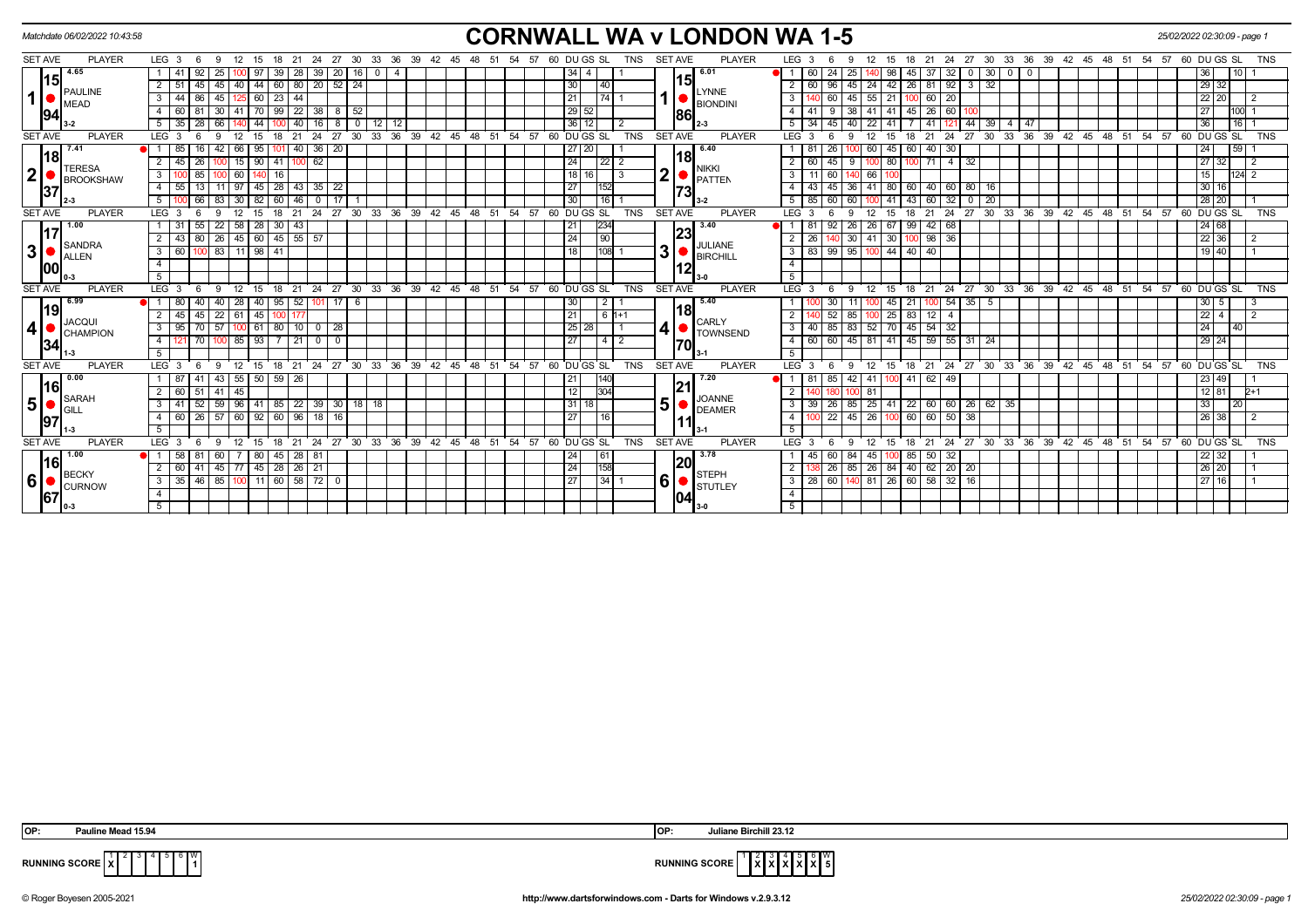| <b>CORNWALL WA</b>  |                                 |              |      |            |             |            |            |            |      |     |          | <b>LONDON WA</b>     |     |             |      |            |             |            |             |            |      |     |             |
|---------------------|---------------------------------|--------------|------|------------|-------------|------------|------------|------------|------|-----|----------|----------------------|-----|-------------|------|------------|-------------|------------|-------------|------------|------|-----|-------------|
| <b>PLAYER</b>       | W/L                             | <b>ILWON</b> | LOST | <b>AVE</b> | <b>TAVE</b> | <b>PTS</b> | DRTS       | <b>TON</b> | TON+ | 180 | TONS     | <b>IPLAYER</b>       | W/L | <b>LWON</b> | LOST | <b>AVE</b> | <b>TAVE</b> | <b>PTS</b> | <b>DRTS</b> | <b>TON</b> | TON+ | 180 | <b>TONS</b> |
| <b>Pauline Mead</b> | $\overline{\phantom{a}}$<br>v v |              |      | 15.94      | 4.65        | 2391       |            |            |      |     |          | Lynne Biondini       |     |             |      | 15.86      | 6.01        | 2379       | 150         |            |      |     |             |
| Teresa Brookshaw    |                                 |              |      | 18.37      | 7.41        | 2315       | 126.       |            |      |     |          | l Nikki Patten       |     |             |      | 18.73      | 6.40        | 2322       | 124         |            |      |     |             |
| Sandra Allen        |                                 |              |      | 17.00      |             | 1071       | -63        |            |      |     |          | Juliane Birchill     |     |             |      | 23.12      | 3.40        | 1503       | 65          |            |      |     |             |
| Jacqui Champion     |                                 |              |      | 19.34      | 6.99        | 1992       |            |            |      |     | 5+       | l Carlv Townsend     |     |             |      | 18.70      | $\Delta$    | 1964       | 105         |            |      |     |             |
| Sarah Gill          |                                 |              |      | 16.97      |             | 1544       | 91         |            |      |     |          | Joanne Deamer        |     |             |      | 21.1       | 20. َ       | 1984       | Q 1         |            |      |     | $5+$        |
| <b>Becky Curnow</b> |                                 |              |      | 16.67      |             | 1250       |            |            |      |     |          | <b>Steph Stutley</b> |     |             |      | 20.04      | 3.78        | 1503       |             |            |      |     |             |
| <b>TOTALS</b>       |                                 |              |      | 17.37      |             | 10563      | <b>RNA</b> |            |      |     | $18 + 7$ | <b>TOTALS</b>        |     |             |      | 19.0       |             | 11655      |             |            |      |     | $27+1$      |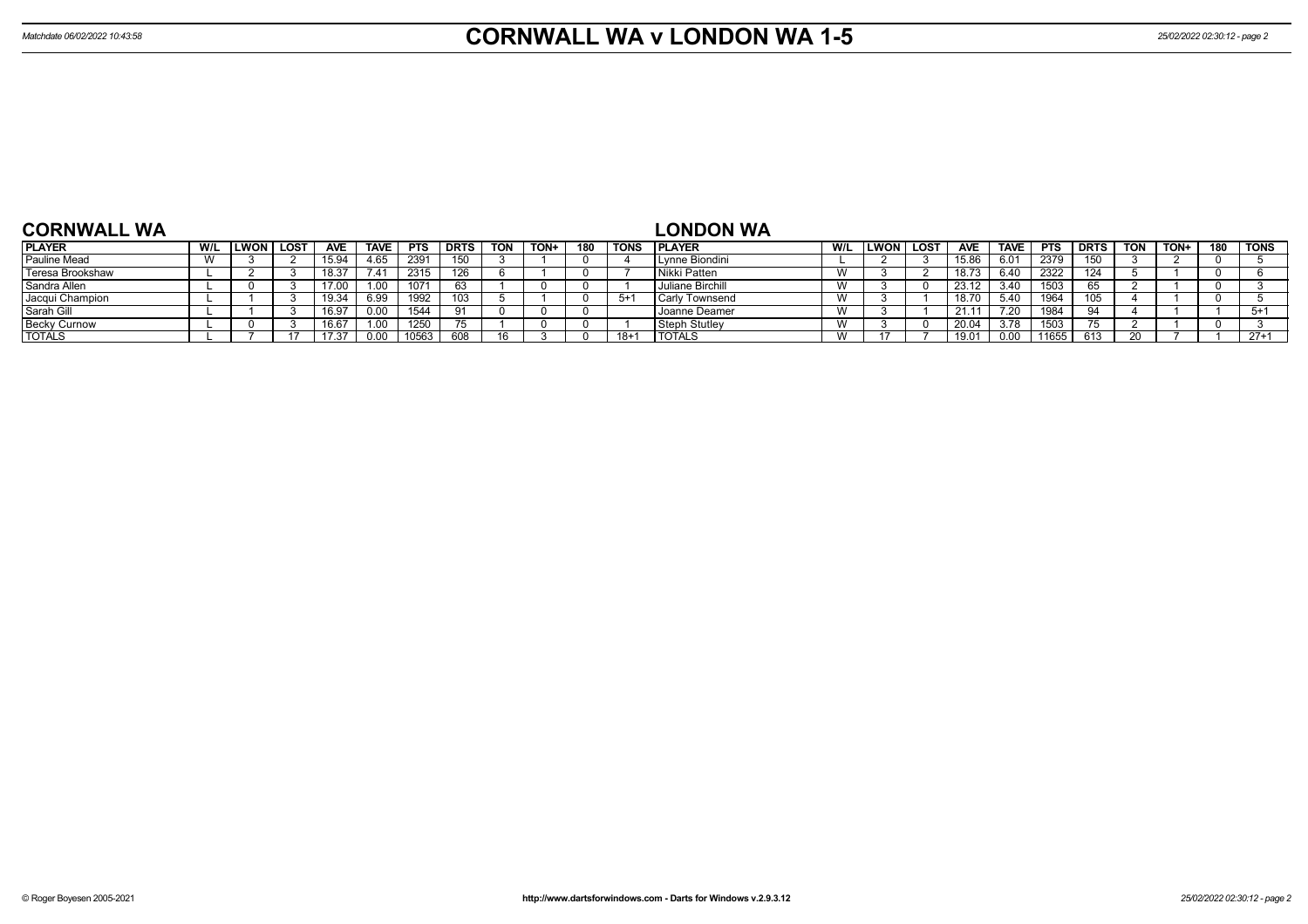| Matchdate 05/02/2022 10:49:09                                                                                                                                                                                                                                                                                                  | <b>CORNWALL WB v LONDON WB 3-3</b>                                                                                                                                                                                                                                                                                                                                                                                                                          | 25/02/2022 02:30:50 - page 1                                                     |
|--------------------------------------------------------------------------------------------------------------------------------------------------------------------------------------------------------------------------------------------------------------------------------------------------------------------------------|-------------------------------------------------------------------------------------------------------------------------------------------------------------------------------------------------------------------------------------------------------------------------------------------------------------------------------------------------------------------------------------------------------------------------------------------------------------|----------------------------------------------------------------------------------|
| <b>SET AVE</b><br><b>PLAYER</b><br>LEG <sub>3</sub><br>21<br>27<br>30<br>33<br>36<br>39<br>- 6<br>-9<br>24                                                                                                                                                                                                                     | PLAYER<br><b>SET AVE</b><br>LEG <sub>3</sub><br>60 DU GS SL<br>TNS<br>- 27<br>30<br>33<br>-36<br>39<br>42<br>45<br>48<br>- 51<br>48<br>-51<br>- 54<br>57<br>-21<br>24<br>18                                                                                                                                                                                                                                                                                 | 60 DU GS SL<br>-54<br>57<br><b>TNS</b>                                           |
| 1.25<br>66<br>40<br>13<br>43   23   27   60   37   15   40<br>$\sqrt{41}$<br>2 <sup>1</sup><br>41<br>21<br>57141<br>-55 I<br><b>COURTNEY</b>                                                                                                                                                                                   | 2.17<br>52<br>43<br>15<br> 39 40<br>30   73   83   45   44  <br>21<br>$41 \quad 58$<br>$\overline{0}$<br>$\overline{2}$<br>l 26<br>43<br>19<br><b>SHAZZA</b>                                                                                                                                                                                                                                                                                                | 27<br>36<br> 18                                                                  |
| $\mathbf{1}$<br>33   40<br>$60$   41   60<br>$40$ 32 16<br>26<br>41<br>3<br><b>HANCOCK</b><br>$32$ 38<br>99<br>45<br>26<br>$11$ 13<br>59<br>45 I<br>$\overline{4}$<br> 49 <br>5                                                                                                                                                | 41<br>$34$   18   24<br>36 <br>$85$   21  <br>$\mathbf{3}$<br>55<br>45<br>100<br>$\overline{0}$<br>- 8<br><b>MCMAHON</b><br>33<br>$\overline{4}$<br>26<br>47 60<br>72 84 18<br>$24$ 0<br>81<br>16<br>4<br>1051<br>5                                                                                                                                                                                                                                         | 37<br>8<br>$32 \mid 16$                                                          |
| <b>SET AVE</b><br><b>PLAYER</b><br>LEG <sub>3</sub><br>$^{\circ}$ 21<br>$24$ 27<br>30<br>- 6<br>- 9<br>12<br>15<br>18                                                                                                                                                                                                          | 33 36 39 42 45 48 51 54 57 60 DUGS SL<br><b>SET AVE</b><br><b>PLAYER</b><br>21 24 27 30 33 36 39 42 45 48 51 54 57 60 DUGS SL<br>TNS<br>$LEG^{\cdot}$ 3<br>-9<br>- 12<br>15<br>18<br>6                                                                                                                                                                                                                                                                      | <b>TNS</b>                                                                       |
| $23 \mid 39 \mid 35 \mid 5$<br>1.00<br>38<br>45<br>60   81   41<br>25<br>40 I<br>12<br>37<br>40<br>$\overline{20}$<br>43<br>8<br><b>EMMA</b><br>$\mathbf{2}$<br>$\overline{3}$<br>56<br>22<br>21<br>69<br>45 43 27 91 32<br>$41$ 41<br><b>I</b> DOW<br>$51$ 20<br>50<br>$145$ 79 28<br>41<br>64<br>47<br>$26$   41<br>9<br>4 I | 4.42<br>26   25   45   36   21   11   35   47   13   0<br>54<br>$44$ 13 8<br>0 <sup>1</sup><br>$^{\circ}$<br>$\overline{2}$<br>$\overline{0}$<br>2<br>85<br>14<br>45<br>24<br>92<br>32<br>28<br>166<br>$\overline{2}$<br>11<br>53<br><b>JANE</b><br>◠<br>$35 \mid 32$<br>26<br>38<br>83   45   25<br>40<br>3<br><b>BIGGS</b><br>$34 \mid 20$<br>30<br>  39   85   18   22  <br>26<br>15 <sup>1</sup><br>101<br>$\overline{4}$<br>18<br>81<br>$\overline{0}$ | $54$ 8<br>25<br>28<br>$\overline{2}$<br>33<br>$32 \mid 1$<br>36<br>$25$ 1        |
| 56 <br>$57$ 57 40 75<br>25<br>29<br>5 <sub>1</sub><br>$31$ 13 51<br>64 41<br>-9<br>-91                                                                                                                                                                                                                                         | $39$ 75<br>83 60 36 26 25 74<br>26<br>24 30 47<br>17                                                                                                                                                                                                                                                                                                                                                                                                        | 36<br>$\overline{32}$                                                            |
| 33<br><b>SET AVE</b><br><b>PLAYER</b><br>30<br>36<br>LEG <sub>3</sub>                                                                                                                                                                                                                                                          | 39 42 45 48 51 54 57 60 DUGS SL<br><b>SET AVE</b><br>27<br>36 39 42 45 48 51 54 57<br>TNS<br>PLAYER<br>LEG 3<br>21<br>24<br>30<br>33                                                                                                                                                                                                                                                                                                                        | 60 DU GS SL<br><b>TNS</b>                                                        |
| 3.80<br>$69$ 0 32<br>45<br>85<br>$\sqrt{26}$<br>60<br>85<br> 18 <br>$\overline{2}$<br>26<br>45 140<br>$60 \mid 40$<br>85<br>45 I<br>60<br>SANDRA<br>3 <br>$43 \mid 85$<br>59 34 0 40<br>3<br>100<br><b>ALLEN</b><br>$\overline{4}$<br> 79 <br>5                                                                                | 33 32<br>5.72<br>$89 \mid 27$<br>$\begin{array}{c c} \hline 0 & 0 \\ \hline \end{array}$<br>22<br>60<br>$\Omega$<br>41<br>23 40<br>$43 \mid 45 \mid$<br>64 I<br>3<br>100<br><b>TAMMY</b><br>3<br>24 40<br>60 60 9 60 41 51<br>3   60<br>MACKENZIE<br>$\overline{4}$<br>177<br>-5                                                                                                                                                                            | $5 \mid 2$<br>33<br>21<br>24<br>$ 60 $ 1                                         |
| <b>SET AVE</b><br><b>LEG</b><br>24<br>$^{\circ}$ 27<br>$30^{\circ}$<br><b>PLAYER</b><br>18<br>21                                                                                                                                                                                                                               | 33 36 39 42 45 48 51 54 57 60 DUGS SL<br>TNS<br>24 27 30 33 36 39 42 45 48 51 54 57 60 DUGS SL<br><b>SET AVE</b><br><b>PLAYER</b><br><b>LEG</b><br>21<br>12<br>15<br>18                                                                                                                                                                                                                                                                                     | <b>TNS</b>                                                                       |
| $26$ 70 $28$ 79 0<br>6.41<br> 18 <br>$22 \mid 30 \mid 55 \mid 60$<br>30 <sup>1</sup><br>$\overline{2}$<br>JOE-ANNE<br>4<br>$26$ 121 50<br>$120$ 79 0<br>3<br>  3<br><b>I</b> symons<br>$\overline{4}$<br> 33 <br>-5                                                                                                            | 4.82<br>$32$   2<br>$10$ 0 40<br>27<br>41<br>97<br>21<br>$\sqrt{204}$ 1<br>140 66 43 92<br><b>18</b><br>$41$ 60 1<br>$2 \mid 59 \mid$<br><b>MANDY</b><br>$\sqrt{2}$<br>$3   28   60   59   100   85   36   93   40$<br>24<br><b>SOLOMONS</b><br>$\overline{4}$<br>-5                                                                                                                                                                                        | 25 40<br>21 92<br>23 40                                                          |
| <b>SET AVE</b><br><b>PLAYER</b><br>$^{\circ}$ 21<br>LEG <sub>3</sub><br>-9<br>12<br>$15 \quad 18$<br>- 6                                                                                                                                                                                                                       | 24 27 30 33 36 39 42 45 48 51 54 57 60 DUGS SL<br>18 21 24 27 30 33 36 39 42 45 48 51 54 57 60 DUGS SL<br>TNS<br><b>SET AVE</b><br><b>PLAYER</b><br>LEG <sup>3</sup><br>12<br>15<br>-9                                                                                                                                                                                                                                                                      | <b>TNS</b>                                                                       |
| 7.65<br>30   60   40   56<br>45<br> 22 <br>60   100   97<br>38<br>$\sqrt{63}$<br>43<br><b>NIKKI</b><br>5 <br>$85$   28<br>3<br>41<br>27<br><b>I</b> FURSE<br>$55 \mid 85 \mid 33$<br>45 60 100<br>82 20<br>21<br>4<br> 37<br>5                                                                                                 | 2.25<br>60 82<br>$3 \mid 52 \mid 41 \mid 10$<br>23 56<br>l 26<br>81<br>-2<br>'18<br>60 26 68 64<br>20 97<br>45<br>$2 \mid 85 \mid$<br>2<br>DEE<br>5<br>45 85 91 0 55<br>18 I<br> 80 2<br>3<br><b>BELCHER</b><br>4   41   60   43   50   66   43   85   41<br>25 20<br>99<br>5                                                                                                                                                                               | 24<br>146<br>18<br>153<br>20<br>$\overline{2}$<br>55 I<br>$\overline{24}$<br> 72 |
| <b>SET AVE</b><br><b>PLAYER</b><br>LEG <sub>3</sub><br>21<br>- 6<br>12<br>15<br>18<br>-9                                                                                                                                                                                                                                       | 24 27 30 33 36 39 42 45 48 51 54 57 60 DUGS SL<br><b>SET AVE</b><br><b>PLAYER</b><br>18 21 24 27 30 33 36 39 42 45 48 51 54 57 60 DUGS SL<br><b>TNS</b><br>LEG <sup>3</sup><br>- 12<br>15<br>-9                                                                                                                                                                                                                                                             | <b>TNS</b>                                                                       |
| 1.08<br>$26$ 64 33 44 41<br>58<br>11<br>92<br>-81<br> 14 <br>$31 \mid 15 \mid 48 \mid 30 \mid 40$<br>CAROL<br>$6 \mid$<br>18 81 61 38 31<br>39 30<br>108 <sup>1</sup><br>$\overline{7}$<br>$\mathbf{3}$<br><b>JACKSON</b><br>$\overline{4}$<br> 88 <br>5                                                                       | 5.01<br>45 81 100 92 20<br>27<br>$\overline{22}$<br>51<br>41<br>60 I<br> 21<br>337<br> 15 <br>60 45<br>94<br>$2 \mid 22$<br>180 I<br>1001<br><b>DEBS</b><br>6<br>27<br> 88 1<br>121 50 60 60 90 40 0 20<br>$3 \mid 60$<br><b>WATLING</b><br>$\overline{4}$<br> 47<br>5                                                                                                                                                                                      | 27 20<br>18 94<br>$1+1$<br>25 20                                                 |
|                                                                                                                                                                                                                                                                                                                                |                                                                                                                                                                                                                                                                                                                                                                                                                                                             |                                                                                  |

| NIKKI FUITSE 22.37 |  |  |
|--------------------|--|--|
|                    |  |  |

 $4 \overline{\times}$  6 W<br>3

 **OP: Nikki Furse 22.37 OP: Mandy Solomons 21.78**



**RUNNING SCORE**  $\begin{bmatrix} 1 & 2 & 3 \\ 1 & X & X \end{bmatrix}$